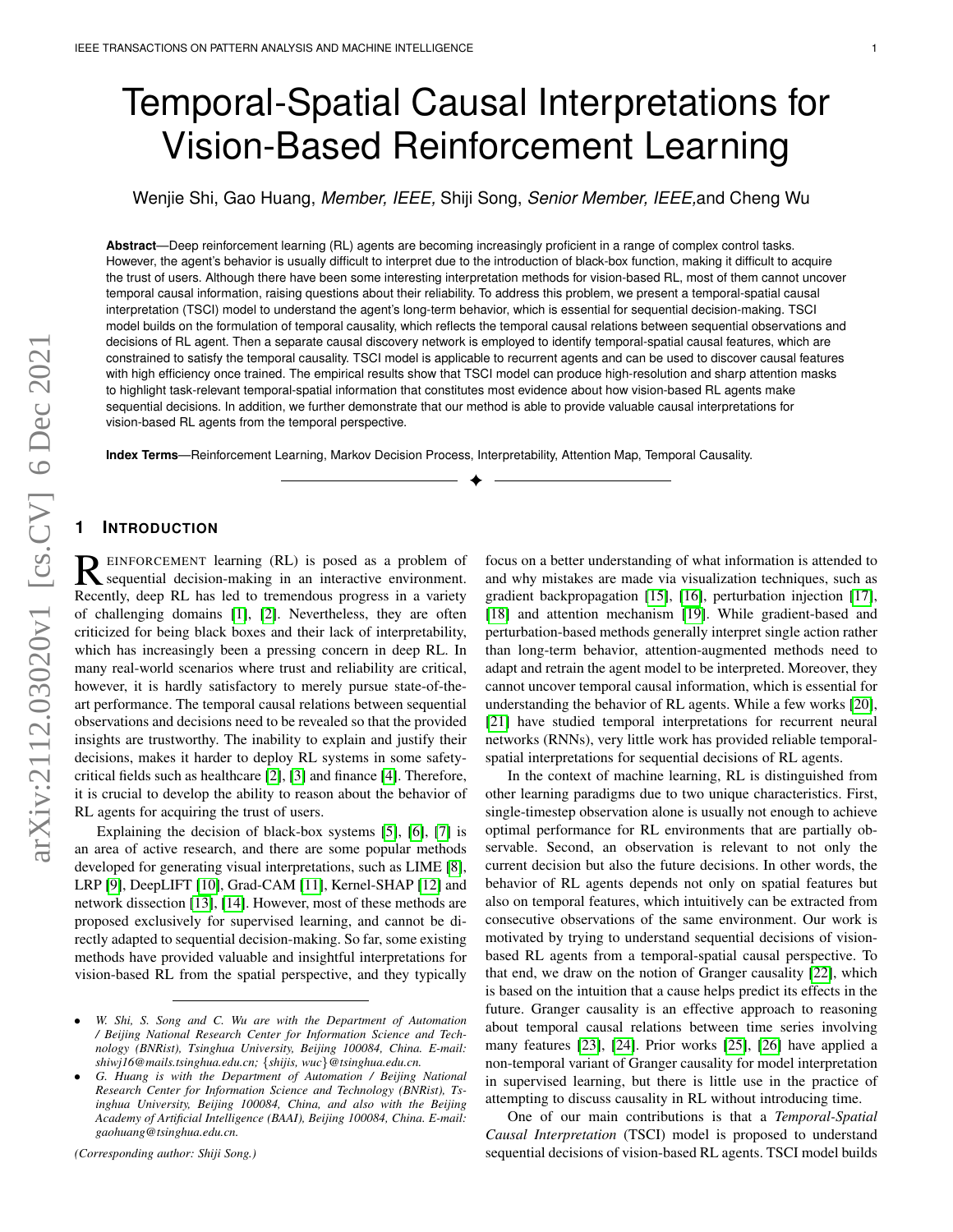on the concept of temporal causality that characterizes the temporal causal relations between sequential observations and decisions. To identify temporal-spatial causal features, a separate causal discovery network is employed to learn the temporal causality. TSCI model, once trained, can be used to generate causal interpretations about the agent's behavior in little time. Our approach does not depend on a specific way to obtain the agent model and can be applied readily to deep RL agents that use recurrent structures. In particular, it does not require adapting or retraining the original agent model. We conduct comprehensive experiments on Atari 2600 games of the Arcade Learning Environment [\[27\]](#page-12-8). The empirical results verify the effectiveness of our method, and demonstrate that our method can produce high-resolution and sharp attention masks to highlight task-relevant temporal-spatial information that constitutes most evidence for the agent's behavior. In other words, our method discovers temporal-spatial causal features to interpret how vision-based RL agents make sequential decisions.

For RL environments that are partially observable, consecutive observations are generally stacked together to enable the learning of temporal representation about high-level semantic features. Another main contribution of this work is to further reveal and understand the role that temporal dependence plays in sequential decision-making. To that end, we perform more experiments to evaluate the impact of temporal dependence on the agent's longterm performance based on counterfactual analysis, and then leverage the proposed TSCI model to further explain the resulting counterfactual phenomenon. In addition, this work provides empirical explanations about why frame stacking is generally necessary even for the agent that uses a recurrent structure from the point of view of temporal dependence. The results demonstrate that the proposed TSCI model can be applied to provide valuable causal interpretations about the agent's behavior from the temporalspatial perspective.

The remainder of this paper is organised as follows. In the following two sections, we summarize the related works and give a brief introduction to the preliminaries used in this work. In Section [4,](#page-2-0) we mainly present a temporal-spatial causal interpretation (TSCI) model for interpreting vision-based RL agents. In Section [5,](#page-4-0) empirical results are provided to verify the effectiveness of our method. In Section [6,](#page-7-0) the proposed method is applied to further reveal and understand the role that temporal dependence plays in sequential decision-making. In the last section, we draw the conclusion and outline the future work.

## **2 RELATED WORK**

#### **2.1 Interpreting Deep RL Agents**

There is a substantial body of literature about how to interpret deep RL agents. While the broad objective of RL interpretation is to make RL policies more understandable, each work has its own special purposes, sets of applicable problems, limitations, and challenges [\[28\]](#page-12-9). Here we review some popular interpretation methods introduced in previous works.

*Gradient-based methods* identify input features that are most salient to the trained deep neural network (DNN) by using the gradient to estimate their influence on the output. A feasible approach is to generate Jacobian saliency maps [\[29\]](#page-12-10) to visualize which pixels in the state affect the action the most [\[16\]](#page-11-15). There are several variants modifying gradient to obtain more meaningful saliency, such as Integrated Gradients [\[30\]](#page-12-11), Excitation Backpropagation [\[31\]](#page-12-12), DeepLIFT [\[10\]](#page-11-9) and Grad-CAM [\[11\]](#page-11-10). Unfortunately, these

gradient-based methods depend on the shape in the neighborhood of a few points and are vulnerable to adversarial attacks [\[32\]](#page-12-13). Furthermore, they are unable to provide a valid interpretation from a temporal perspective. To enable video attribution in the temporal dimension, some methods extend Excitation Backpropagation and Grad-CAM to produce temporal maps [\[21\]](#page-12-2), [\[33\]](#page-12-14). However, the above problem still remains unsettled, and most of these methods require a well-designed network structure.

*Perturbation-based methods* measure the variation of a blackbox model's output when some of the input information is removed or perturbed [\[34\]](#page-12-15), [\[35\]](#page-12-16). It is important to choose a perturbation that removes information without introducing any new information. The simplest perturbation approach is to replace part of an input image with a gray square [\[36\]](#page-12-17) or region [\[8\]](#page-11-7). In order to provide reliable interpretations, some recent works attempt to estimate feature importance by combining the perturbation approach with Granger causal analysis [\[22\]](#page-12-3), such as causal explanations (CXPlain) [\[26\]](#page-12-7) and the attentive mixture of experts (AME) [\[25\]](#page-12-6). A particular example of the perturbation approach is Shapley values [\[12\]](#page-11-11), [\[37\]](#page-12-18), [\[38\]](#page-12-19), but the exact computation of which is NP-hard. To interpret deep RL agents, there are some works [\[17\]](#page-11-16), [\[18\]](#page-11-17), [\[39\]](#page-12-20) using perturbation-based saliency maps to understand how an agent learns a policy, although the saliency maps are suggested to be viewed as an exploratory tool rather than an explanatory tool [\[40\]](#page-12-21). However, such a suggestion seems to be contentious. First, the proposed method does not work for recurrent agents. Second, it emphasizes the consistency of attribution results with the human inspection, which deviates from the target of attribution, i.e., discovering the regions relied upon by models rather than humans.

*Attention-augmented methods* incorporate various attention mechanisms into the agent model. Learning attention to generate saliency maps for understanding internal decision pattern is one of the most popular methods [\[41\]](#page-12-22) in deep learning community, and there are already a considerable number of works in the direction of interpretable RL. These works are aimed at getting better interpretability while not sacrificing the performance of RL agents. A simple approach is to augment the actor with customized self-attention modules [\[42\]](#page-12-23), [\[43\]](#page-12-24), [\[44\]](#page-12-25), which learn to focus its attention on semantically relevant areas. Another branch of this category implements the key-value structure of attention to learn explainable policies by sequentially querying its view of the environment [\[19\]](#page-12-0), [\[45\]](#page-12-26), [\[46\]](#page-12-27). However, attention-augmented methods need to adapt and retrain the agent model, making it unable to interpret the agent models that have been trained or whose network structure cannot be changed. Moreover, attention and causality are two different concepts that are associated with interpretability. While attention aims to find the semantic information that is salient to the agent's decision, causality is the relationship between cause and effect. The principle of causality is that everything has a cause. Different from attention-augmented methods, our work draws on the notion of Granger causality, i.e., a cause helps predict its effects in the future, to discover temporal-spatial causal features for reliable interpretations about the RL agent's behavior.

Besides the above established categories of interpretation methods, structural causal models (SCMs) [\[47\]](#page-12-28), decision trees [\[48\]](#page-12-29) and mimic models [\[49\]](#page-12-30) have also recently been proposed for deep RL. However, while SCMs learn an action influence model whose causal structure must be given beforehand, the others are designed for specific models or build on human demonstration datasets. Lastly, a major limitation of most existing RL interpretation meth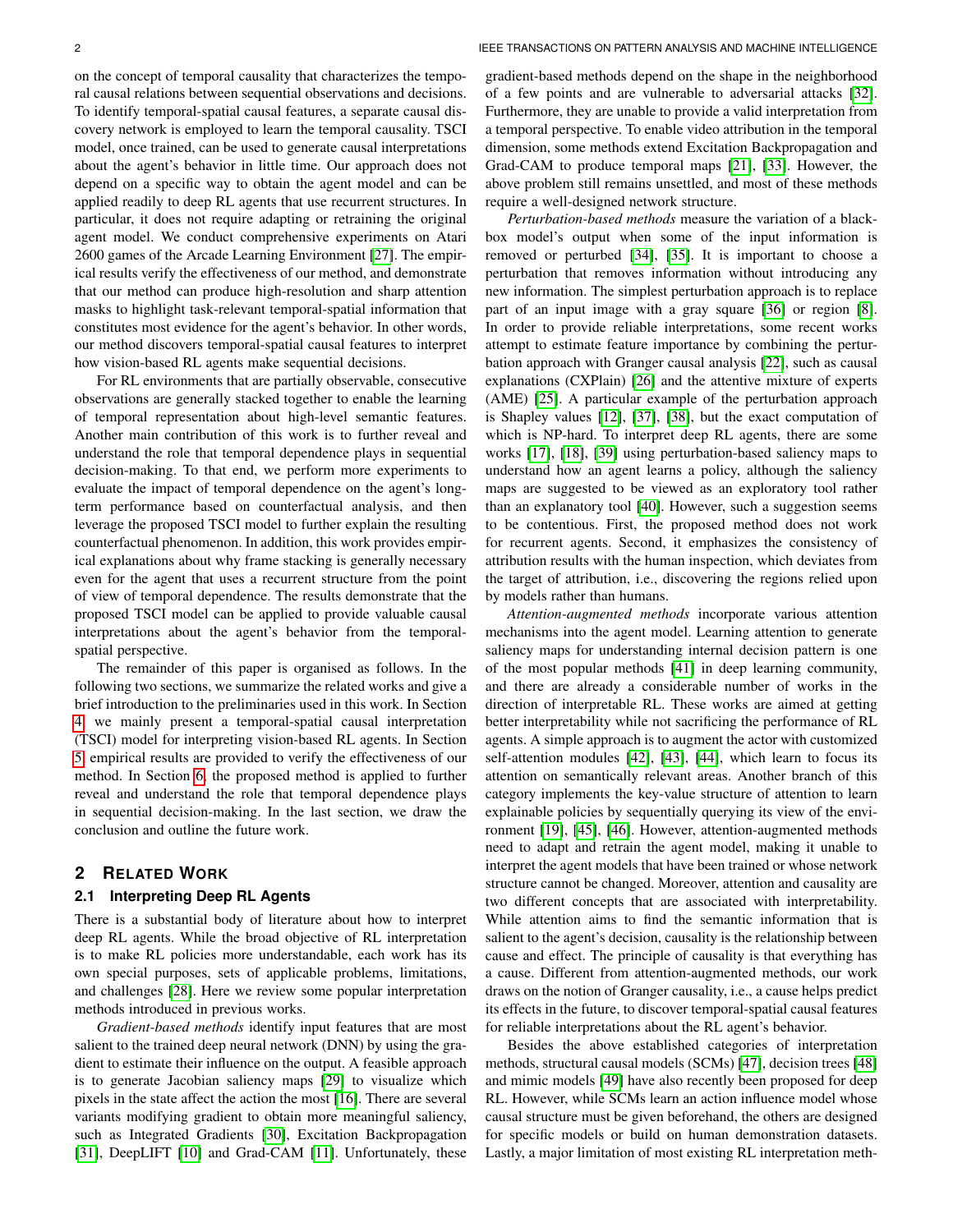ods is that they generally interpret single action rather than longterm behavior and cannot uncover temporal causal information. In contrast, this work follows the idea underlying SSINet [\[50\]](#page-12-31) to learn an end-to-end interpretation model, but aims to understand the agent's behavior from the temporal-spatial perspective.

#### **2.2 Causal Analysis of Time Series**

Another related research field to ours is causal analysis of time series, which aims to find the temporal causal relations from time series. There are some very interesting past works that have explored to reveal the temporal causal information underlying time series data, such as Granger causal analysis [\[22\]](#page-12-3), [\[24\]](#page-12-5), graphical Granger methods [\[23\]](#page-12-4), [\[51\]](#page-12-32), the SIN method [\[52\]](#page-12-33) and vector autoregression (VAR) [\[53\]](#page-12-34), [\[54\]](#page-12-35). However, these methods are developed exclusively for non-Markovian and low-dimensional time series data, and have not shown the ability to explain the behavior of deep RL agents whose observation spaces are generally highdimensional, such as images. In contrast, this work builds on the Granger causality to discover temporal-spatial causal features for interpreting the behavior of vision-based RL agents.

## **3 PRELIMINARIES**

Reinforcement learning (RL) is a general class of algorithms that allow an agent to learn how to sequentially make decisions by interacting with an environment  $E$ . Specifically, the agent takes an action  $a_t$  in an observation  $o_t$ , and receives a scalar reward  $r_{t+1}$ . Meanwhile, the environment changes its observation to  $o_{t+1}$ . Then a history  $h_t$  is defined as a sequence of observations and actions " $o_0a_0o_1a_1 \cdots a_{t-1}o_t$ " that occurred in the past. A state  $s_t$  is a summary of all of the information that an agent could possibly have about its current situation, and formally defined as a sufficient statistic for history  $h_t$  [\[55\]](#page-12-36). In practice, only finite historical observations " $o_{t-m+1} \cdots o_{t-1}o_t$ ", denoted by  $o_{t-m+1:t}$ , are explicitly considered in a state  $s_t$ , while the others are usually discarded directly or encoded using memory cells, such as recurrent neural networks (RNNs).

Formally, an RL task can be modelled as a Markov decision process (MDP) with state space  $S$ , action space  $A$ , initial state distribution  $p_0$ , transition dynamics  $p(s_{t+1}|s_t, a_t)$ , and reward function  $r_{t+1} = r(s_t, a_t)$ . An agent's behavior is defined by a policy  $\pi$ , which maps a state to a probability distribution over all actions  $\pi : S \to \mathcal{P}(\mathcal{A})$ . The value function of a state  $s_t$  under a policy  $\pi$ , denoted  $v_\pi(s_t)$ , is the expected sum of discounted future rewards when starting in  $s_t$  and following  $\pi$ thereafter, i.e.,  $v_{\pi}(s_t) = \mathbb{E}_{\pi}[\sum_{k=0}^{\infty} \gamma^k r_{t+k+1}]$  with a discount factor  $\gamma \in [0, 1]$ . In this work, the agents to be interpreted are obtained with proximal policy optimization (PPO) algorithm [\[56\]](#page-12-37), which uses trust region update to improve a general stochastic policy with gradient descent.

## <span id="page-2-0"></span>**4 METHODOLOGY**

In this section, we start with the description of the interpretability problem addressed in this work. Then we present a strict derivation about temporal causal objective, which forms the theoretical foundation of the temporal-spatial causal interpretation (TSCI) model that is proposed afterwards. Finally, a two-stage training procedure is given for training our TSCI model.

## **4.1 Problem Setting**

Consider the setting in which we need to interpret an actor (or agent) model  $\pi$  which sequentially takes as input the state  $s_t$ to predict the action  $a_t$ . For the convenience of our formulation and without loss of generality, a state  $s_t$  can be reformulated as a set of p temporal features  $X_t^{\mathcal{D}} = \{o_{t-m+1:t}^i, i \in \mathcal{D}\}\$  with  $\mathcal{D} = \{1, \cdots, p\}$ , which represents all available information in the state  $s_t$ . The temporal feature  $o_{t-m+1:t}^i$  is a sequence of past and present values for the *i*-th specific feature  $o^i$ . Under the above setting, the causality between state and action refers to the causal relation between temporal features  $X_{0:T}^{\mathcal{D}} = \{o_{0:T}^i, i \in \mathcal{D}\}\$ and action sequence  $a_{0:T}$  over a horizon T. Then, our goal is to develop a separate *Temporal-Spatial Causal Interpretation* (TSCI) model  $f_{exp}$  that (i) can discover causal features  $X_{0:T}^{\mathcal{D}_c}$  ( $\mathcal{D}_c \subseteq \mathcal{D}$ ) from sequential observations, and (ii) is able to interpret the RL agent's behavior from the temporal-spatial perspective.

#### <span id="page-2-4"></span>**4.2 Temporal Causal Objective**

The core component of our TSCI model is the temporal causal objective that enables us to learn and discover temporal causal features for understanding the long-term behavior of RL agents. The temporal causal objective builds on Granger causality [\[22\]](#page-12-3), which has been widely used to find the causal relation from time series. However, the original Granger causal analysis usually assumes a linear model. In this work, we first contribute an adapted version of Granger causality for the RL domain, i.e., *temporal causality* that is independent of the form of agent model.

<span id="page-2-1"></span>Definition 1 (Temporal Causality). *The causality between tem*poral features  $X_{0:T}^{\mathcal{D}_s}(\mathcal{D}_s \subseteq \mathcal{D})$  and action sequence  $a_{0:T}$  exists, denoted by  $X_{0:T}^{\mathcal{D}_s} \to a_{0:T}$ , if the agent model  $\pi$  is able to predict better actions  $a_{0:T}$  using all available information  $X_{0:T}^{\mathcal{D}}$  than if the information apart from  $X_{0:T}^{\mathcal{D}_s}$  has been used.

Given a state  $s_t$  (or temporal features  $X_t^{\mathcal{D}}$ ), we denote  $\varepsilon_t^{\mathcal{D}-\mathcal{D}_s}$ as the prediction error without including any information from the temporal features  $X_t^{\mathcal{D}_s}$  and  $\varepsilon_t^{\mathcal{D}}$  as the prediction error when considering all available information. To calculate  $\varepsilon_t^{\mathcal{D}-\mathcal{D}_s}$  and  $\varepsilon_t^{\mathcal{D}}$ , we first compute the predicted actions  $a_t^{\mathcal{D}-\mathcal{D}_s}$  and  $a_t^{\mathcal{D}}$  (abbreviated by  $a_t$ ) without and with using  $X_t^{\mathcal{D}_s}$ , respectively:

$$
a_t^{\mathcal{D}-\mathcal{D}_s} = \pi(X_t^{\mathcal{D}-\mathcal{D}_s}),\tag{1}
$$

<span id="page-2-3"></span><span id="page-2-2"></span>
$$
a_t = a_t^{\mathcal{D}} = \pi(X_t^{\mathcal{D}}). \tag{2}
$$

Note that the predicted output is a probability distribution for discrete action spaces. Denote  $a_t^*$  and  $v^*$  as the optimal action and the optimal state value function respectively, then we can calculate  $\varepsilon_t^{\mathcal{D}-\mathcal{D}_s}$  and  $\varepsilon_t^{\mathcal{D}}$ :

$$
\varepsilon_t^{\mathcal{D}-\mathcal{D}_s} = \mathcal{L}(a_t^*, a_t^{\mathcal{D}-\mathcal{D}_s}) + \alpha \left\| v^*(X_t^{\mathcal{D}}) - v(X_t^{\mathcal{D}-\mathcal{D}_s}) \right\|_2, \tag{3}
$$

$$
\varepsilon_t^{\mathcal{D}} = \mathcal{L}(a_t^*, a_t^{\mathcal{D}}) + \alpha \left\| v^*(X_t^{\mathcal{D}}) - v(X_t^{\mathcal{D}}) \right\|_2, \tag{4}
$$

where  $\alpha$  is a small weight coefficient and  $\|\cdot\|_2$  denotes the  $L_2$ -norm. It is worth emphasizing that the consideration of value consistency is optional in both  $\varepsilon_t^{\mathcal{D}-\mathcal{D}_s}$  and  $\varepsilon_t^{\mathcal{D}}$ , making our method also applicable to the case where the value function is unavailable. The selection of distance measure  $\mathcal L$  hinges on the type of action space. Here we use Euclidean distance for continuous action space and Wasserstein distance [\[57\]](#page-12-38) for discrete action space. Following the above definition of temporal causality, we define the degree  $\Delta \varepsilon_{0:T}^{\mathcal{D}_s}$  to which the temporal features  $X_{0:T}^{\mathcal{D}_s}$  causally contributed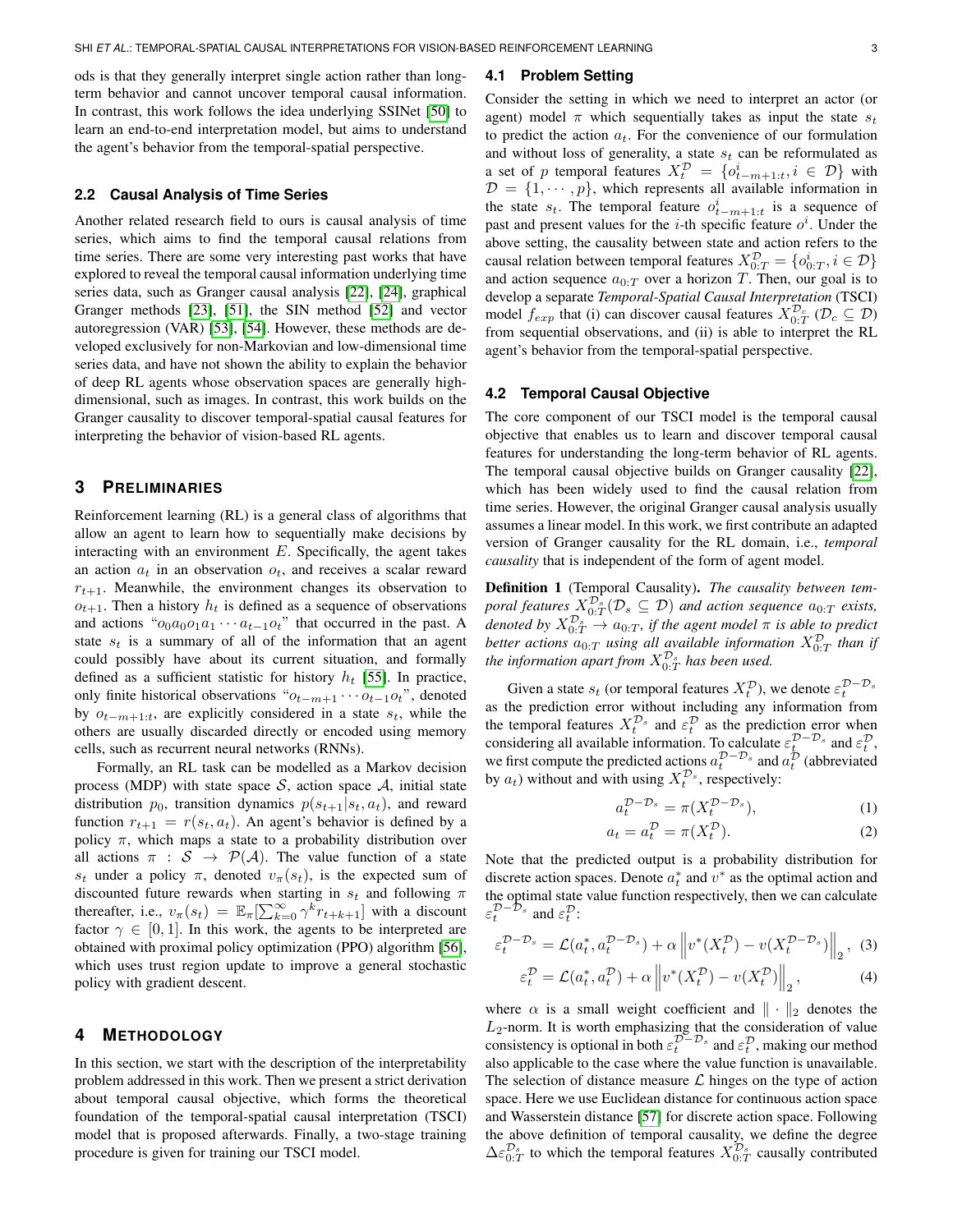to the predicted action sequence  $a_{0:T}$  as the decrease in the sum of discounted sequential errors

$$
\Delta \varepsilon_{0:T}^{\mathcal{D}_s} = \sum_{t=0}^T \gamma^t \left( \varepsilon_t^{\mathcal{D}-\mathcal{D}_s} - \varepsilon_t^{\mathcal{D}} \right). \tag{5}
$$

Then we have that if  $\Delta \varepsilon_{0:T}^{\mathcal{D}_s} > 0$ , the temporal features  $X_{0:T}^{\mathcal{D}_s}$  includes at least one temporal causal feature that causes  $a_{0:T}$ according to Definition [1.](#page-2-1) This temporal causal relation does not require direct access to the process by which the agent produces its output and thus does not depend on a specific agent model. Formally, our *temporal causal objective* is to discover the temporal causal features  $\bar{X}_{0:T}^{\mathcal{D}_c}$  such that

$$
\Delta \varepsilon_{0:T}^{\mathcal{D}'} > 0, \ \ \forall \ \mathcal{D}' \subseteq \mathcal{D}_c \text{ and } \mathcal{D}' \neq \varnothing. \tag{6}
$$

However, the optimal action  $a_t^*$  and the optimal state value  $v^*$ in equations [\(3\)](#page-2-2) and [\(4\)](#page-2-3) cannot be directly obtained, hampering the application of temporal causality in RL. To address this issue, we observe that  $X_{0:T}^{\mathcal{D}_c}$  can be obtained by leaving out all non-causal temporal features  $X_{0:T}^{\mathcal{D}_{nc}}$  such that  $\Delta \varepsilon_{0:T}^{\mathcal{D}_{nc}} = \Delta \varepsilon_{0:T}^{\mathcal{D}-\mathcal{D}_c} \leq 0$ . Then  $a_t^*$  and  $v^*$  can be eliminated by applying the following proposition to construct an upper bound for  $\widehat{\Delta} \varepsilon_{0:T}^{\widehat{\mathcal{D}}_{nc}}$ .

<span id="page-3-0"></span>Proposition 1. *For a specific distance measure* L*, the following bound holds:*

$$
\Delta \varepsilon_{0:T}^{\mathcal{D}_{nc}} \leq \Delta \hat{\varepsilon}_{0:T}^{\mathcal{D}_{nc}} = \sum_{t=0}^{T} \gamma^t \Big( \mathcal{L}(a_t^{\mathcal{D}_c}, a_t^{\mathcal{D}}) + \alpha \Big\| v(X_t^{\mathcal{D}_c}) - v(X_t^{\mathcal{D}}) \Big\|_2 \Big). \tag{7}
$$

*Proof.* In Euclidean geometry and some other geometries, the distance measure  $\mathcal L$  satisfies the triangle inequality theorem, which states that for any triangle, the sum of the lengths of any two sides must be greater or equal to the length of the remaining side. Therefore, we have

$$
\Delta \varepsilon_{0:T}^{\mathcal{D}_{nc}} = \sum_{t=0}^{T} \gamma^t \left( \varepsilon_t^{\mathcal{D} - \mathcal{D}_{nc}} - \varepsilon_t^{\mathcal{D}} \right)
$$
(8)

$$
=\sum_{t=0}^{T}\gamma^{t}\left(\varepsilon_{t}^{\mathcal{D}_{c}}-\varepsilon_{t}^{\mathcal{D}}\right)
$$
\n(9)

$$
= \sum_{t=0}^{T} \gamma^{t} \bigg( \mathcal{L}(a_{t}^{*}, a_{t}^{\mathcal{D}_{c}}) + \alpha \big\| v^{*}(X_{t}^{\mathcal{D}}) - v(X_{t}^{\mathcal{D}_{c}}) \big\|_{2} \tag{10}
$$

$$
-\mathcal{L}(a_t^*, a_t^{\mathcal{D}}) - \alpha \left\| v^*(X_t^{\mathcal{D}}) - v(X_t^{\mathcal{D}}) \right\|_2 \right)
$$
  
\n
$$
\leq \sum_{t=0}^T \gamma^t \left( \mathcal{L}(a_t^{\mathcal{D}_c}, a_t^{\mathcal{D}}) + \alpha \left\| v(X_t^{\mathcal{D}_c}) - v(X_t^{\mathcal{D}}) \right\|_2 \right)
$$
(11)  
\n
$$
= \Delta \hat{\varepsilon}_{0:T}^{\mathcal{D}_{nc}}.
$$
(12)

 $\Box$ 

Proposition [1](#page-3-0) shows the possibility to formulate the temporal causality without the need to provide  $a_t^*$  and  $v^*$ . More concretely, causality whilout the freed to provide  $a_t$  and v. Thore concretely,<br>the inequality  $\Delta \varepsilon_{0:T}^{\mathcal{D}_{nc}} \leq 0$  can be guaranteed by limiting the upper bound to no greater than zero, i.e.,  $\Delta \hat{\epsilon}_{0:T}^{\mathcal{D}_{nc}} \leq 0$ . On the other hand, we have  $\Delta \hat{\epsilon}_{0:T}^{\mathcal{D}_{nc}} \geq 0$  according to the definition in [\(7\)](#page-3-1). Based on the above observations, an easy-to-implement variant of temporal causal objective [\(6\)](#page-3-2) is to leave out all non-causal temporal features  $X_{0:T}^{\mathcal{D}_{nc}}$  that satisfies

<span id="page-3-3"></span>
$$
\Delta \hat{\varepsilon}_{0:T}^{\mathcal{D}_{nc}} = \Delta \hat{\varepsilon}_{0:T}^{\mathcal{D}-\mathcal{D}_c} = 0.
$$
 (13)

<span id="page-3-2"></span>The above causality analysis method is applicable not only to high-dimensional image data but also to low-dimensional vector data. However, one of the main purposes of this work is to understand the RL agent's sequential decision-making from the temporal perspective, hence we only focus on vision-based RL environments that are partially observable and thus show obvious temporal dependence between consecutive observations of a state. In contrast, some RL environments that use vector data are usually fully observable, such as MuJoCo [\[58\]](#page-12-39). For vision-based RL environments that have high-dimensional state space, another challenge of temporal causality is that it is difficult to separate temporal features  $o_{0:T}^i (i \in \mathcal{D})$  from each other. In non-temporal scenarios, a sensible method is to group non-overlapping regions of adjacent pixels into super-pixels [\[12\]](#page-11-11), [\[26\]](#page-12-7). However, the same semantic feature may be in different locations of images at every timestep, hence the "super-pixels" method is not feasible in our temporal setting. To tackle this challenge, we use DNNs to build our TSCI model for vision-based RL in the next section. An advantage of deep models is that they can extract high-level feature representations from high-dimensional data [\[59\]](#page-12-40), and thus remove the need to perform manual feature engineering.

#### <span id="page-3-1"></span>**4.3 Temporal-Spatial Causal Interpretation Model**

Here we first explain the temporal-spatial causality considered in this work, then we present a trainable TSCI model that learns to generate temporal-spatial causal interpretations about the sequential decisions of vision-based RL agent in an end-to-end manner.

Temporal-Spatial Causality. In this work, temporal-spatial causality is based on the intuition that a cause helps predict its effects in the future, and it is supposed to suggest informative explanations that accurately represent the intrinsic reasons for the agent's decision-making from both the spatial and temporal dimensions. More concretely, spatial causality aims to uncover task-relevant semantic features that affect the agent's decisionmaking, i.e., what information is important and where to look, while temporal causality focuses on revealing the underlying temporal dependence between temporally adjacent observations and how the feature importance varies as time goes on.

Training Objective. Based on temporal-spatial causality, TSCI model aims to predict which parts of the input state are considered causal for the agent's behavior. To that end, TSCI model learns a mask generation function  $g(X_t^{\mathcal{D}})$ , taking value between 0 and 1, to discover causal features

<span id="page-3-4"></span>
$$
X_t^{\mathcal{D}_c} = f_{exp}(X_t^{\mathcal{D}}) = X_t^{\mathcal{D}} \odot g(X_t^{\mathcal{D}}),\tag{14}
$$

where  $\odot$  denotes the element-wise multiplication. The generated masks map sequential input pixels to saliency scores, which reflect the relative degree to which the causal features at every timestep causally contribute to the action. A reasonable choice of training objective is to adopt the variant of temporal causal objective [\(13\)](#page-3-3), which is better for optimization than the vanilla form [\(6\)](#page-3-2). Substituting equation [\(14\)](#page-3-4) into [\(13\)](#page-3-3), we have that  $X_{0:T}^{\mathcal{D}_{nc}}$  is the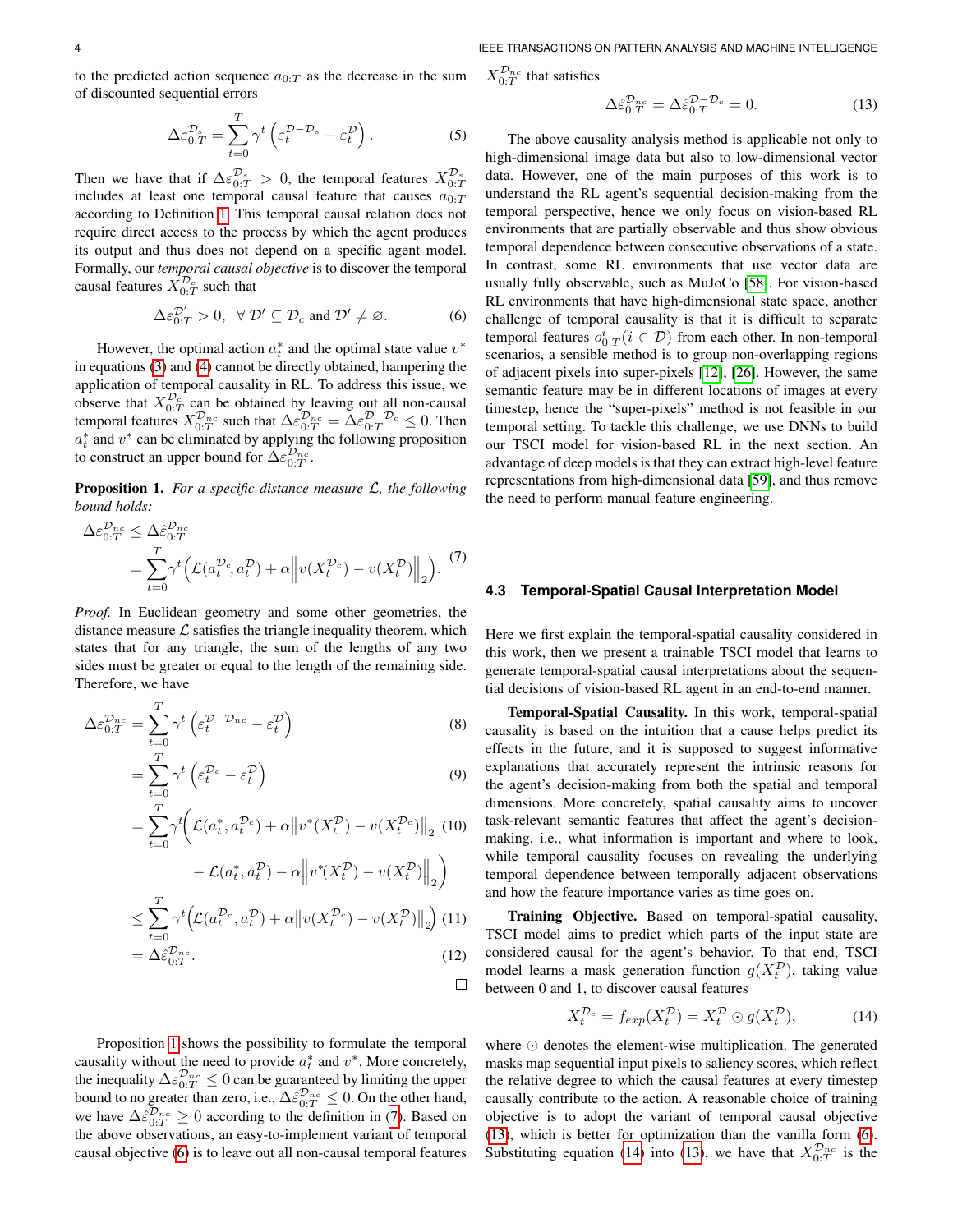<span id="page-4-1"></span>

Fig. 1: Architecture diagram of our TSCI model and the agent model to be interpreted. The agent model consists of a feature extractor, a Gated Recurrent Unit (GRU) [\[60\]](#page-12-41) and two fully-connected layers. TSCI model mainly involves an encoder-decoder structure with the encoder shared from the feature extractor. The agent model and the encoder are fixed during training.

maximal set satisfying

$$
\Delta \hat{\varepsilon}_{0:T}^{\mathcal{D}_{nc}} = \sum_{t=0}^{T} \gamma^t \Big( \mathcal{L}(\pi(f_{exp}(X_t^{\mathcal{D}})), \pi(X_t^{\mathcal{D}})) + \alpha ||v(f_{exp}(X_t^{\mathcal{D}})) - v(X_t^{\mathcal{D}})||_2 \Big) = 0,
$$
\n(15)

which requires the agent's behavior to be consistent with the original after the states are overlaid with the attentions generated by  $f_{\text{exp}}$ . Taking the above conditions into consideration, the objective function is defined to minimize the upper bound of contribution degree  $\Delta \hat{\epsilon}_{0:T}^{\mathcal{D}_{nc}}$  added with a sparse regularization term

$$
\mathcal{L}_{TSCI}(g) = \Delta \hat{\varepsilon}_{0:T}^{\mathcal{D}_{nc}} - \beta \sum_{t=0}^{T} \left\| 1 - g(X_t^{\mathcal{D}}) \right\|_1, \quad (16)
$$

where  $\|\cdot\|_1$  denotes the  $L_1$ -norm, and  $\beta$  is a coefficient controlling the sparseness of the mask. In fact, the sparse regularization term requires  $f_{exp}$  to attend to as little information as possible, enabling easy understanding of decision-making for humans. In total, this training objective leads to adversarial masks and is composed of two terms. The first term ensures that the change of prediction errors, after the non-causal temporal features are removed, is close to zero. The second term encourages that the masked non-causal feature region is large and thus pushes for better compliance with the temporal causal objective.

Causal Discovery Network. As mentioned above, the main purpose of the causal discovery network is to learn the mask generation function  $g(X_t^{\mathcal{D}})$ , which produces an attention mask to highlight the task-relevant information for making decision. To that end, the causal discovery network must learn which parts of the state are considered important by the agent. In the field of computer vision, learning the mask is a dense prediction task, which arises in many vision problems, such as semantic segmentation [\[61\]](#page-12-42), [\[62\]](#page-12-43) and scene depth estimation [\[63\]](#page-12-44). In order to make the masks sharp and precise, we adapt a U-Net [\[61\]](#page-12-42) architecture to build the causal discovery network for TSCI model,

<span id="page-4-3"></span>as depicted in Figure [1.](#page-4-1) As discussed in previous section, the input state is composed of temporally extended observations, hence it is no longer necessary to design a recurrent structure for the causal discovery network, the detailed architecture of which is given in Appendix A.1 of the supplementary material. In particular, instead of learning  $g(X_t^{\mathcal{D}})$  from scratch, we directly reuse the feature extractor of the agent model as the encoder. This greatly reduces the risk of overfitting and ensures that the generated masks are semantically consistent with the agent model. Therefore, we just need to optimize the decoder with the temporal causal objective.

#### **4.4 Training Procedure**

<span id="page-4-2"></span>We train the causal discovery network to directly minimize the objective function [\(16\)](#page-4-2) with supervised learning. The weights of the encoder (yellow block on the left in Figure [1\)](#page-4-1) are kept fixed during the training.

Our training procedure includes two stages. In the first stage, to capture the temporal causal relations between states and actions at different timesteps, temporal data is collected for training. More concretely, we first use the agent model to collect M episodes with a fixed horizon  $T$ . Each episode is divided into a state sequence, an action sequence and a state value sequence. While the state sequences are regarded as the input data, the action and state value sequences together form the label. Once the episode dataset is built, a standard supervised learning procedure is then applied to train the causal discovery network in the second stage. The pseudo-code of training is summarized in Algorithm [1.](#page-5-0) In fact, an alternative approach to training our causal discovery network is to use single-timestep state-action pairs and non-temporal objective functions. In our experiments, we will make a fair comparison between our method and similar methods that use non-temporal objective functions.

## <span id="page-4-0"></span>**5 VALIDITY OF OUR METHOD**

Before we apply the proposed method to render temporal-spatial causal interpretations for vision-based RL agents, we first verify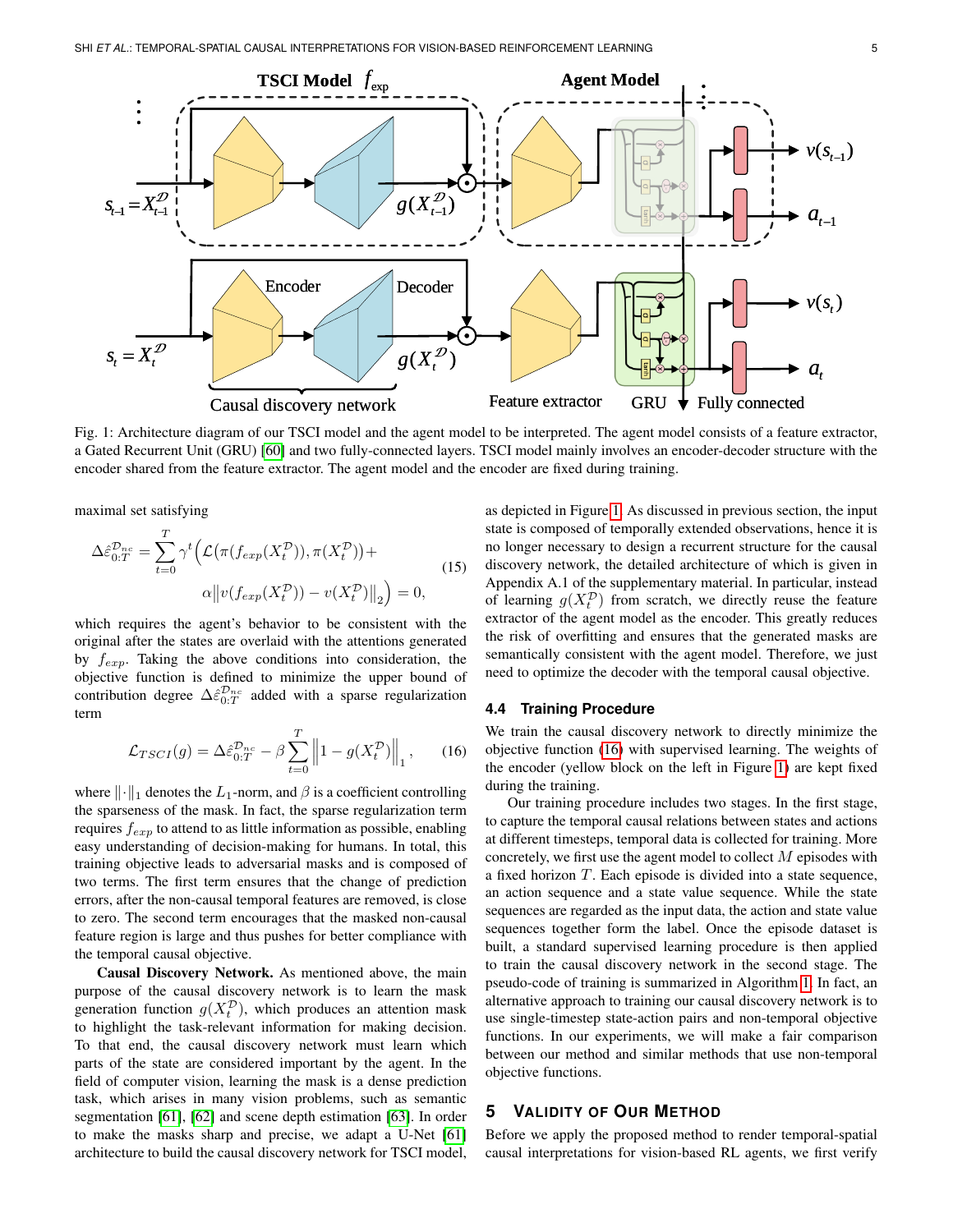<span id="page-5-1"></span>

Fig. 2: Visualization of temporal-spatial causal features discovered by our method. The last four frames are explicitly considered for each state as shown by the dashed black rectangle (time goes from left to right). The frames on the diagonal are identical as shown by the dashed red rectangles.

<span id="page-5-0"></span>

|                                                               | 1 The agent model or actor $\pi$ to be interpreted and       |  |  |  |  |  |
|---------------------------------------------------------------|--------------------------------------------------------------|--|--|--|--|--|
|                                                               | corresponding critic $v$ ;                                   |  |  |  |  |  |
|                                                               | 2 Initialize a causal discovery network $q$ . The encoder is |  |  |  |  |  |
| initialized with the feature extractor of $\pi$ , while the   |                                                              |  |  |  |  |  |
| decoder is initialized with random weights;                   |                                                              |  |  |  |  |  |
| 3 Use $\pi$ to collect M episodes with a fixed horizon T, and |                                                              |  |  |  |  |  |
| build the dataset for training;                               |                                                              |  |  |  |  |  |
| 4 for $Epoch = I$ , K do                                      |                                                              |  |  |  |  |  |
| 5                                                             | <b>for</b> Iteration = 1, M mod N <b>do</b>                  |  |  |  |  |  |
| 6                                                             | Sample $N$ episodes;                                         |  |  |  |  |  |
| 7                                                             | Calculate the objective function defiend by                  |  |  |  |  |  |
|                                                               | Equation $(16)$ ;                                            |  |  |  |  |  |
| 8                                                             | Update the weights of decoder while the weights              |  |  |  |  |  |
|                                                               | of encoder are fixed;                                        |  |  |  |  |  |
| 9                                                             | end                                                          |  |  |  |  |  |
| 10 end                                                        |                                                              |  |  |  |  |  |
|                                                               |                                                              |  |  |  |  |  |

Algorithm 1: The training procedure of TSCI model

the effectiveness of our method through performance evaluation and comparative evaluation in this section. Subsequently, in Section [6,](#page-7-0) the proposed TSCI model is applied to further reveal and understand the role that temporal dependence plays in sequential decision-making.

## **5.1 Experiment Setup**

We conduct extensive experiments on Atari 2600 games of the Arcade Learning Environment [\[27\]](#page-12-8), which is a widely used benchmark in the field of RL interpretability. The agent models to be interpreted are pretrained with an actor-critic setup and the standard PPO training procedure. Then we apply the agent model to generate  $10^4$  episodes with a fixed horizon 64. Finally, the decoder of causal discovery network is trained using the collected episode data. More details regarding task setup and training hyperparameters are provided in Appendix A.2 of the supplementary material. To enable fair and meaningful evaluations, we mainly select vision-based tasks for three reasons. First, we are better able to manipulate the state on vision-based tasks for some specific purposes. Second, most of the existing methods that we wish to compare to are developed exclusively for visionbased tasks. Third, these vision-based tasks are generally partially observable, making it convenient to verify the underlying temporal dependence of sequential decision-making. Nevertheless, we note that the temporal causality introduced in Section [4.2](#page-2-4) is compatible with any deep RL algorithm and task.

## **5.2 Evaluations**

The main goal of our evaluations is to demonstrate the effectiveness of our proposed TSCI model by answering the following three questions:

*Question 1: Is our method capable of discovering temporalspatial causal features for a better interpretation of the RL agent's sequential decisions?* Figure [2](#page-5-1) visualizes the temporalspatial causal features discovered by our method and reveals how they changes over time. The most dominant pattern is that the agent focuses attention selectively on only small regions which are strongly task-relevant at each timestep, while other regions are very "blurry" and can be ignored. In other words, the agent learns what information is important for making decisions and where to look at each timestep. In addition, the agent's sequential decisions can be understood from at least two aspects. First, the agent's decision is causally attributed to not only the features of current timestep but also that of past timesteps. For example, as the yellow ellipses show, both the driving cars in the last two frames are found to be remarkably causal for the decision. In fact, multiple observations of the same object can provide information such as motion direction, velocity or acceleration. Second, the same causal features contribute to the actions in varying degrees at different timesteps. As illustrated by the red circles, the cars observed at the past timesteps become decreasingly important for the current decision as time goes on. More results on other tasks are provided in Appendix B of the supplementary material.

In particular, it is worth noting that the results in Figure [2](#page-5-1) only represent the relative importance of discovered features at different timesteps. Therefore, the first two frames may still be important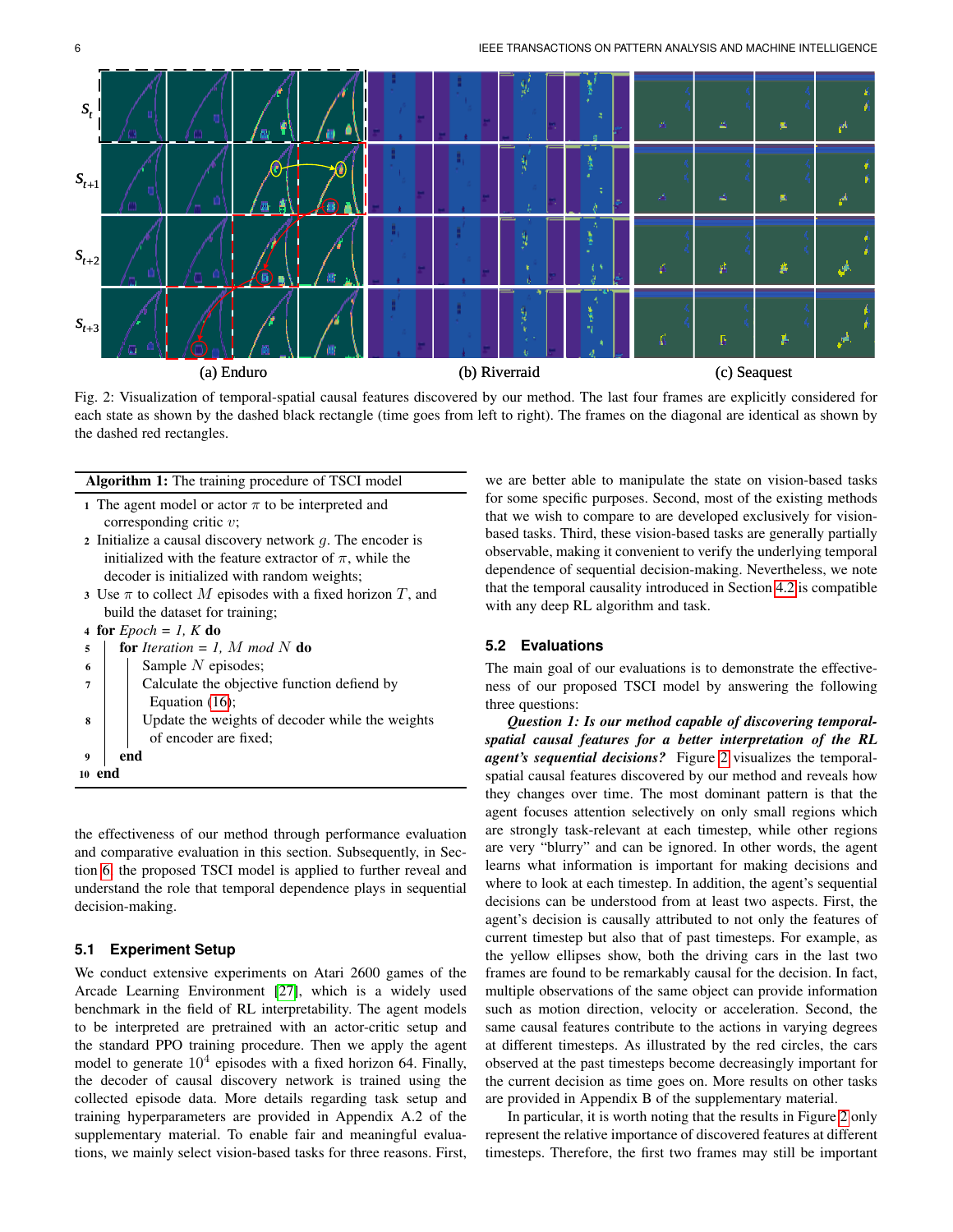<span id="page-6-0"></span>

Fig. 3: Comparing saliency maps generated by different methods including our method, SARFA [\[18\]](#page-11-17), Gaussian perturbation method [\[17\]](#page-11-16) and gradient-based method [\[16\]](#page-11-15).

for the agent's decision-making, though they are visually less salient than the last two frames. In fact, the degree of feature saliency is related to the choice of regularization coefficient  $\beta$  in Equation [\(16\)](#page-4-2). The ablation analysis of  $\beta$  is given in Appendix A.2 of the supplementary material.

*Question 2: How does TSCI compare to existing RL interpretation methods in terms of the quality of discovered features?* We compare TSCI against several popular RL interpretation methods including specific and relevant feature attribution (SARFA) [\[18\]](#page-11-17), Gaussian perturbation method [\[17\]](#page-11-16) and gradient-based method [\[16\]](#page-11-15). Here we do not consider attention-augmented methods for comparisons, since they generally require adapting and retraining the agent model to be interpreted. Figure [3](#page-6-0) shows the saliency maps generated by different methods. It can be seen that our method produces higher-resolution and sharper saliency maps than the others. As illustrated by the yellow circles on MsPacman task, our method is able to locate precisely all causal features. In contrast, other methods either highlight lots of non-causal features or omit some causal features, as shown by the yellow circles on Enduro task.

To quantitatively evaluate the quality of features discovered by different methods, we further compare the average return of several policies that can access to only the pixels of particular features obtained by different methods during the training. Table [1](#page-6-1) summarizes the results of four methods, and all results are averaged across five random training runs. It can be seen that the policy still achieves good performance when accessing to only the pixels of the features discovered by our method. In contrast, we can observe obvious performance degradation when using the other methods to generate the features.

*Question 3: Does our temporal causal objective enable reliable causal interpretations about the RL agent's longterm behavior?* As presented in Section [4,](#page-2-0) our TSCI model mainly relies on the temporal causal objective to interpret the RL agent's long-term behavior, hence we consider two recently popular objectives for comparisons against our temporal causal objective. 1) CXPlain objective [\[26\]](#page-12-7), which also builds on the

<span id="page-6-1"></span>TABLE 1: The performance comparison of the features discovered by different methods.

| Tasks         |        |      | Ours SARFA [18] Perturbation [17] Gradient [16] |     |
|---------------|--------|------|-------------------------------------------------|-----|
| Enduro        | - 2903 | 2369 | 1741                                            | 819 |
| Seaguest 2517 |        | 2085 | 1830                                            | 836 |

definition of Granger causality [\[22\]](#page-12-3) used by our TSCI but in a nontemporal form. In our implementation, we apply Proposition [1](#page-3-0) to avoid the use of the optimal actions in RL. 2) Imitation learning (IL) objective [\[49\]](#page-12-30), [\[64\]](#page-12-45), which treats the behavior matching task as a multi-class pattern problem with a standard log-likelihood objective. In particular, similar to temporal causal objective, we add the single-timestep value prediction error in CXPlain and imitation objectives for the fairness of comparison. It is worth emphasizing that both CXPlain and imitation objectives use independent state-action pairs for training, while our temporal causal objective treats an episode (or state-action sequence) as a sample. Therefore, different from the others, our temporal causal objective minimizes the cumulative discounted errors rather than singletimestep prediction error. Totally, all of these methods use the same network architecture except that the objective functions used for training are different.

Now we consider the metrics used for comparisons. In the context of sequential decision-making, we are usually more concerned with the agent's long-term return than one-step reward. Therefore, a reasonable way to evaluate the reliability is to measure the degree of long-term behavior matching rather than one-step action matching. To that end, we use four evaluation metrics to measure the reliability of the generated causal interpretations, namely temporal causality error (TCE)  $e_{tc}$ , normalized return  $\overline{R}$ , action matching error (AME)  $e_a(t)$  and state matching error (SME)  $e_s(t)$ . Specifically, suppose the trajectories  $\{s_0, \pi(s_0), r_1, s_1, \pi(s_1) \cdots \}$  and  $\{s_0, \pi(f_{exp}(s_0)), \hat{r}_1, \hat{s}_1, \pi(f_{exp}(\hat{s}_1))\cdots\}$  are generated by the agent model  $\pi$  taking as input all available information and only the causal features discovered by  $f_{exp}$  respectively, then the TCE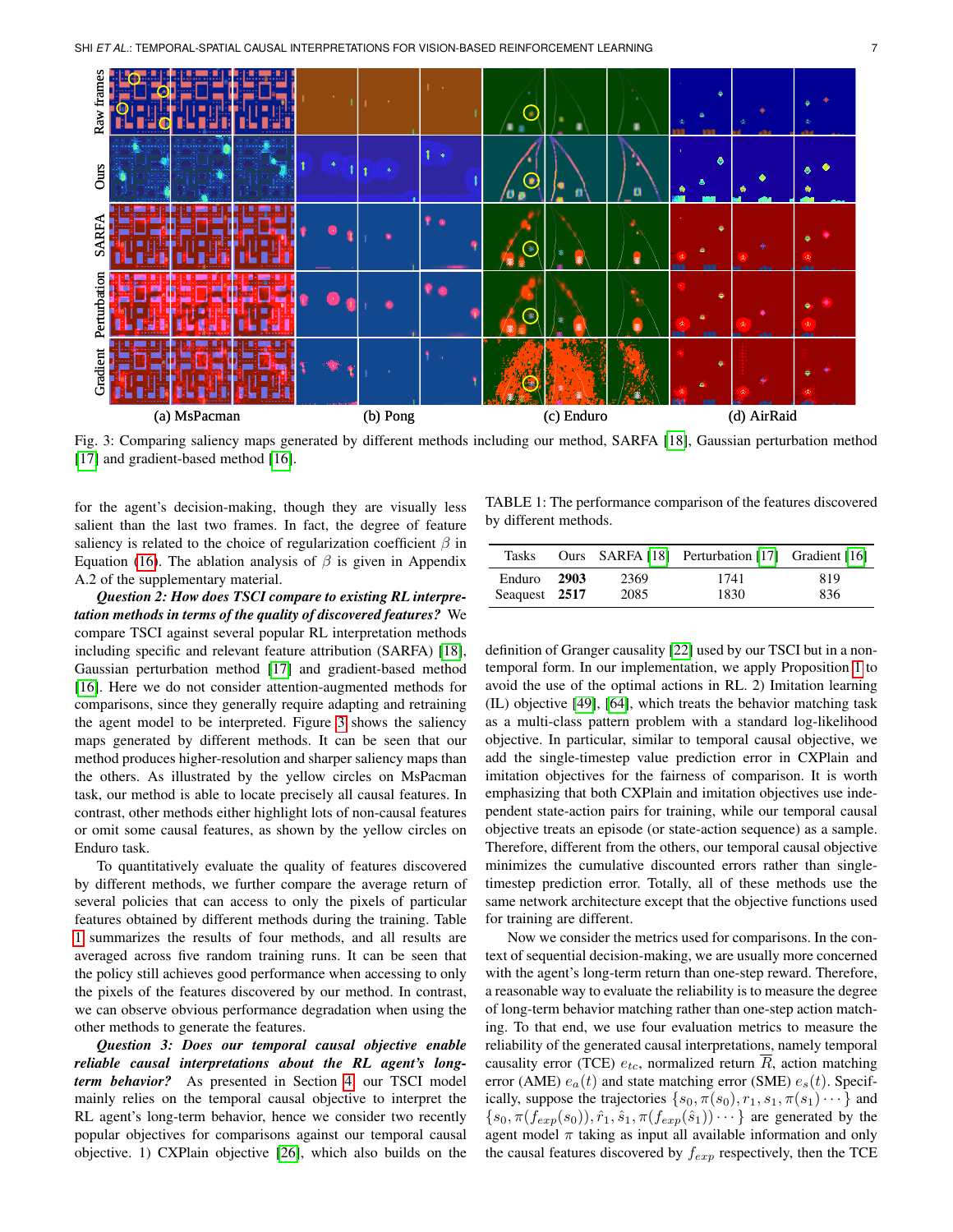<span id="page-7-1"></span>

Fig. 4: Reliability evaluation metrics. Comparing against CXPlain objective [\[26\]](#page-12-7) and imitation learning (IL) objective [\[49\]](#page-12-30). All results are averaged across seven evaluation episodes.

 $e_{tc}$  is calculated using equation [\(15\)](#page-4-3) in an undiscounted form while the other evaluation metrics are calculated as follows:

$$
\overline{R} = \sum_{t} \hat{r}_t / \sum_{t} r_t,\tag{17}
$$

$$
e_a(t) = KL\big(\pi(f_{exp}(\hat{s}_t)), \pi(s_t)\big),\tag{18}
$$

$$
e_s(t) = ||(v(f_{exp}(\hat{s}_t)) - v(s_t)||_2^2,
$$
 (19)

where  $KL(\cdot)$  denotes the Kullback-Leibler divergence. In fact, similar metrics are suggested in prior work [\[49\]](#page-12-30). In the above setting, two episodes are obtained by performing different rollouts from the same initial state, indicating that the SME  $e_s(t)$  and AME  $e_a(t)$  depend on the whole trajectory before time-step t rather than only the current state-action pair. Consequently, these metrics are able to measure the consistency of long-term behaviors between two trajectories on deterministic RL environments.

Figure [4](#page-7-1) shows the comparison results of all three methods. More results on other tasks are provided in Appendix B of the supplementary material. It can be seen that although all three methods have no performance loss in terms of mean normalized return, our TSCI model that uses temporal causal objective has smaller behavior matching errors and temporal causality error than the others. Hence our temporal causal objective enables reliable interpretations about the RL agent's long-term behavior from the temporal causality perspective.

## <span id="page-7-0"></span>**6 TEMPORAL INTERPRETATIONS FOR DEEP RL**

As discussed above, an important observation about the temporalspatial causal features discovered by TSCI model is that the agent can extract high-level semantic information from consecutive observations of the same object. In other words, there exists an underlying temporal dependence between temporally adjacent frames, which are connected by the same semantic concepts. The goal of this section is to further reveal and understand the role that temporal dependence plays in sequential decision-making. To that end, we first provide counterfactual analysis about temporal dependence by evaluating its impact on the agent's long-term performance, and leverage TSCI model to explain the resulting counterfactual phenomenon. Then, TSCI model is further applied to interpret temporally-extended RL agents and reason about why frame stacking is generally necessary even for the agent that has used a recurrent structure from the point of view of temporal dependence. Finally, we apply the proposed method to provide more downstream interpretations for vision-based RL.

#### **6.1 Counterfactual Analysis of Temporal Dependence**

Here an intervention-based approach is proposed to render empirical evidences about the underlying temporal dependence in vision-based RL. Specifically, we intervene on the input state (or temporally extended sequences of frames) to produce counterfactual conditions. Prior work [\[65\]](#page-12-46) has focused on manipulating the pixel input, but this does not modify the underlying temporal dependence. Instead, we intervene directly on the input state to change semantic concepts related to temporal dependence. For the convenience of manipulation, we intervene on the input state by masking out partial semantic information located on different frames. For example, we denote "34" as the scheme where the semantic information in the third and fourth frames are partially masked out, as shown in Figure [5.](#page-8-0) In particular, we denote "None" as the case without any semantic information masked out.

In order to evaluate the impact of temporal dependence on the agent's long-term performance, we compare the average return of the agent model under different counterfactual conditions. In our implementation, we suppress the underlying temporal dependence between frames to varying degrees by applying different intervene schemes to temporally-extended frames as described above. The agent to be evaluated remains unchanged except for the input state. The empirical results are summarized in Figure [6.](#page-8-1) It can be seen that the reduction of temporal dependence results in different degrees of performance degradation. More concretely, first, the performance gradually decreases as the degree to which we intervene on the input state increases (i.e., "4" $\rightarrow$ "34" $\rightarrow$ "234" $\rightarrow$ "1234"). Second, if the temporal dependence is destroyed completely such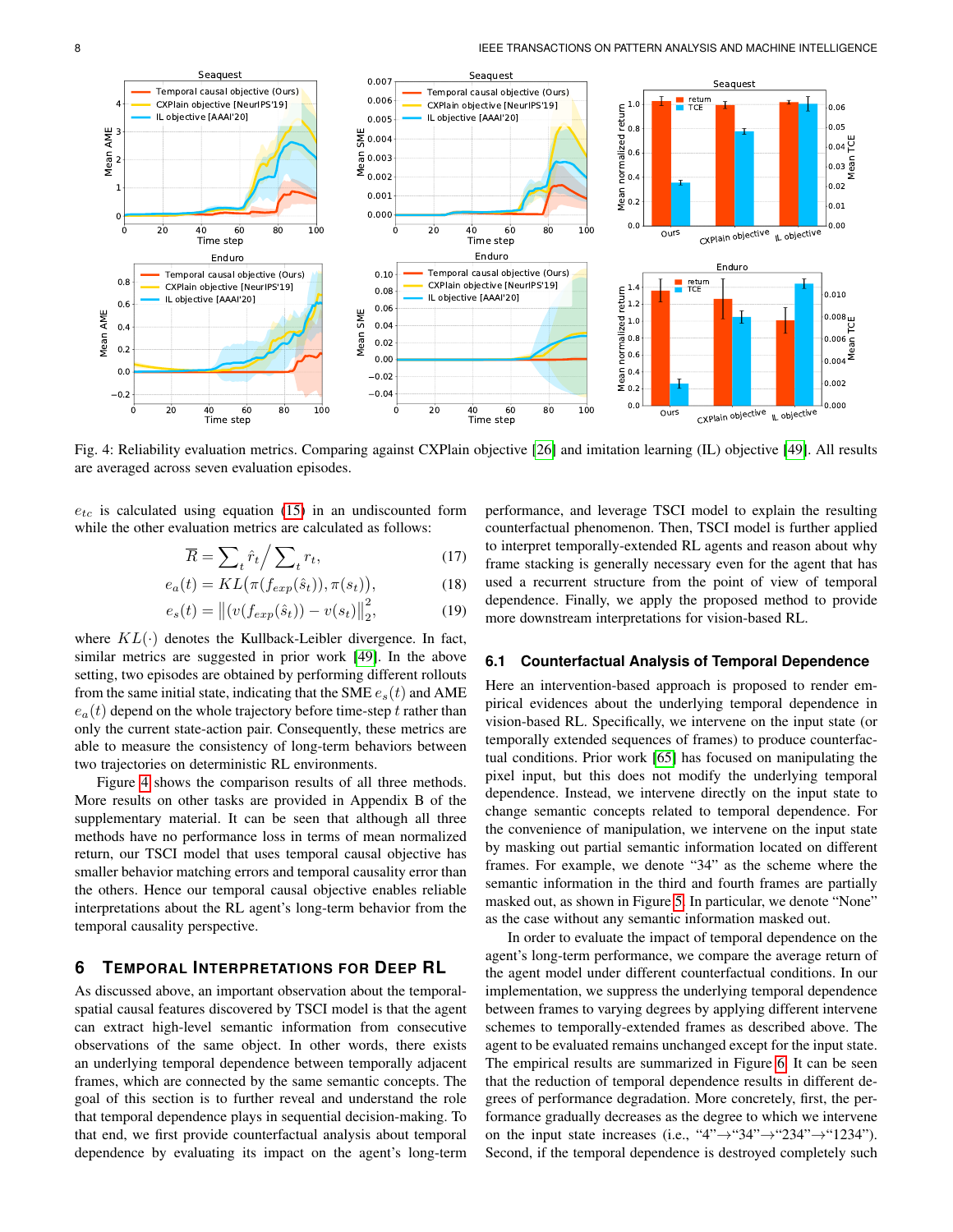<span id="page-8-0"></span>

Fig. 5: An example for how to intervene on the input state, which consists of the last four consecutive frames " $o_{t-3} \cdots o_t$ ".

<span id="page-8-1"></span>

Fig. 6: Performance evaluations of temporal causal features when different intervention schemes are applied to the input state. The agent to be evaluated remains unchanged except for the input state.

as the schemes "234" and "1234", the agent is close to collapse. Third, although the scheme "123" also destroys the temporal dependence, the performance of scheme "123" does not collapse dramatically since the fourth frame is the most important frame for making decisions. Fourth, intervening on single previous frame does not lead to obvious performance degradation, such as the schemes "1", "2" and "3". Furthermore, we can conclude that the earlier the frame is observed, the less important it is to the current decision, since the intervention on the current frame leads to larger performance degradation than that on the previous frames, as can be seen from the schemes "1", "2", "3" and "4".

It is worth noting that the semantic information masked out mainly consists of task-irrelevant (or background) information and semantic features related to temporal dependence. Meanwhile, it can be seen from the last column of Figure [4](#page-7-1) that the mean normalized return is greater than or equal to 1. In other words, the agent model taking as input only the causal features discovered by TSCI model achieves better performance than that taking as input all available information. Therefore, it can be concluded that the loss of background information does not cause performance degradation, and the performance degradation observed in Figure [6](#page-8-1) is mainly attributed to the destruction of semantic features related to temporal dependence.

To further explain and understand how the reduction of temporal dependence affects the agent's decision and performance, we

 $\mathcal{O}_{t-1}$   $\mathcal{O}_t$   $\mathcal{O}_t$   $\mathcal{O}_t$  from the unmasked part of input state. Second, when the temporal apply the proposed TSCI model to visualize the agent's attention for making decisions under different counterfactual conditions. Specifically, for each intervention scheme, we retrain a separate TSCI model to discover temporal-spatial causal features while the agent to be interpreted remains unchanged. The results are shown in Figure [7,](#page-9-0) which renders empirical causal reasoning about temporal dependence from two aspects. First, by comparing "None" to "3" or "4", we observe that the agent shifts some of its attention to the previous frames when we only intervene on a single frame of the input state. In other words, the agent can recover temporal dependence partially by extracting high-level semantic features dependence is destroyed completely such as "234" and "1234", the agent fails to learn the representation of high-level semantic concepts and is thus prone to collapse. The above observations provide empirical explanations about why the agent is still able to perform well in schemes "1", "2", and "3" but there is obvious performance degradation in schemes "234" and "1234". Third, under the intervention scheme "34", the agent shifts some of its attention to the first two frames, hence the performance does not collapse dramatically like "234" and "1234". Nevertheless, the scheme "34" also leads to obvious performance degradation as can be seen in Figure [6,](#page-8-1) since the first two frames are far less important than the last two frames according to the result of "None" in Figure [7.](#page-9-0) In summary, both the last frame and temporal dependence are important to the agent's performance. While destroying one of them will only lead to varying degrees of performance degradation, destroying all of them is likely to cause a dramatic collapse in performance. In fact, due to the essential role of temporal dependence in vision-based RL, it may be untrustworthy to explain vision-based RL agents with some existing interpretation methods developed exclusively for supervised learning, which does not involve temporal dimension.

#### **6.2 Interpreting Temporally-Extended Agents**

In the context of vision-based RL, the agent is usually devised to have a recurrent structure such as RNNs, especially for partially observable environments. The main motivation of such design is to enhance and utilize the underlying temporal dependence, which has been empirically verified to play a significant role for sequential decision-making in the previous section. In principle, the agent with a recurrent structure should be able to guarantee temporal dependence by extracting high-level information from consecutive observations. However, frame stacking technique is generally needed to obtain temporally-extended input states apart from applying a recurrent structure in many applications. Therefore, a direct question about this is that whether frame stacking is redundant for the agent with a recurrent structure. In other words, is it necessary for temporally-extended agent model to use temporally-extended inputs in vision-based RL?

To answer the above question, we perform comparative experiments to assess the impacts of both recurrent structure and frame stacking technique on the agent's performance. Specifically, we retrain two groups of agents that apply different forms of input state and network structure. The first group of agents have the same form of input state but different network structures, and the second group of agents use the same recurrent structure but their input states consist of different numbers of the last consecutive frames. The empirical results are shown in Figure [8.](#page-9-1) It can be seen that the agent performs badly when the input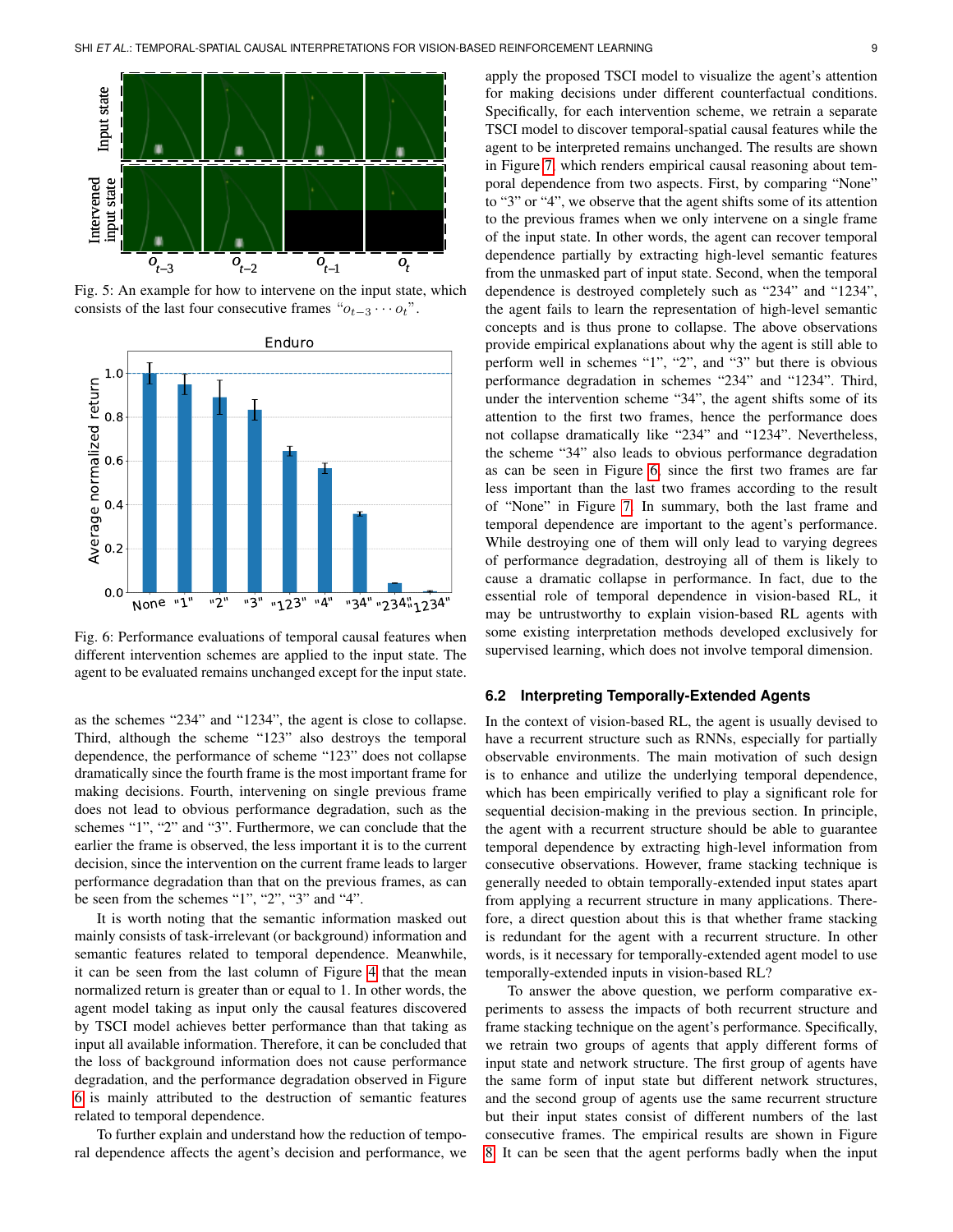<span id="page-9-0"></span>

Fig. 7: Visualization of temporal-spatial causal features discovered by the proposed TSCI model when different intervention schemes are applied to intervene the input state. Every row is the same state consisting of four consecutive frames (time goes from left to right). The black areas are left out during the retraining of TSCI model.

<span id="page-9-1"></span>

Fig. 8: Performance comparison of five agents that apply different forms of input state or structure. While the first agent applies a full-connected (fc) feedforward structure, the last four agents use the same recurrent structure and their input states are obtained by stacking different number of the last consecutive frames together. All results are averaged across five independent runs.

state includes only the current frame and does not include any previous frames (i.e., frame stacking technique is not applied). In contrast, using a full-connected feedforward structure does not lead to significant performance degradation, indicating that a recurrent structure itself may be not enough to capture complete temporal dependence between consecutive frames although it shows remarkable memory ability for low-dimensional sequential data. In addition, the results in Figure [2](#page-5-1) show that the first two frames are not as important as the last two frames, but we can see that only using the last two or three frames in states causes information loss and thus results in performance degradation as shown by the third and fourth columns of Figure [8.](#page-9-1) In summary, we can observe that the agent performs better as the input state includes more consecutive frames. Based on these observations, it can be concluded that only using a recurrent structure is not enough for the agent to achieve good performance in vision-based RL, and it is generally necessary to apply frame stacking technique to obtain temporally-extended input states, especially for partially observable RL environments.

Intuitively, the agent with a recurrent structure is expected to be capable of learning temporal representations for making sequential decisions. To explain and understand why a recurrent agent model still needs temporally-extended inputs in visionbased RL, we leverage the proposed TSCI model to visualize how the recurrent agent's attention changes as the number of frames stacked together in states varies. The empirical results are visualized in Figure [9.](#page-10-0) It can be seen that the agent fails to attend to causal features located at the previous frames through recurrent structure. For example, the agent mistakenly focuses most of its attention on the current frame while the previous frames are considered almost irrelevant to the current decision as shown in the first row. More concretely, the green background of  $s_t$  in the first row indicates that the background in the current frame is mistakenly considered more important than the lane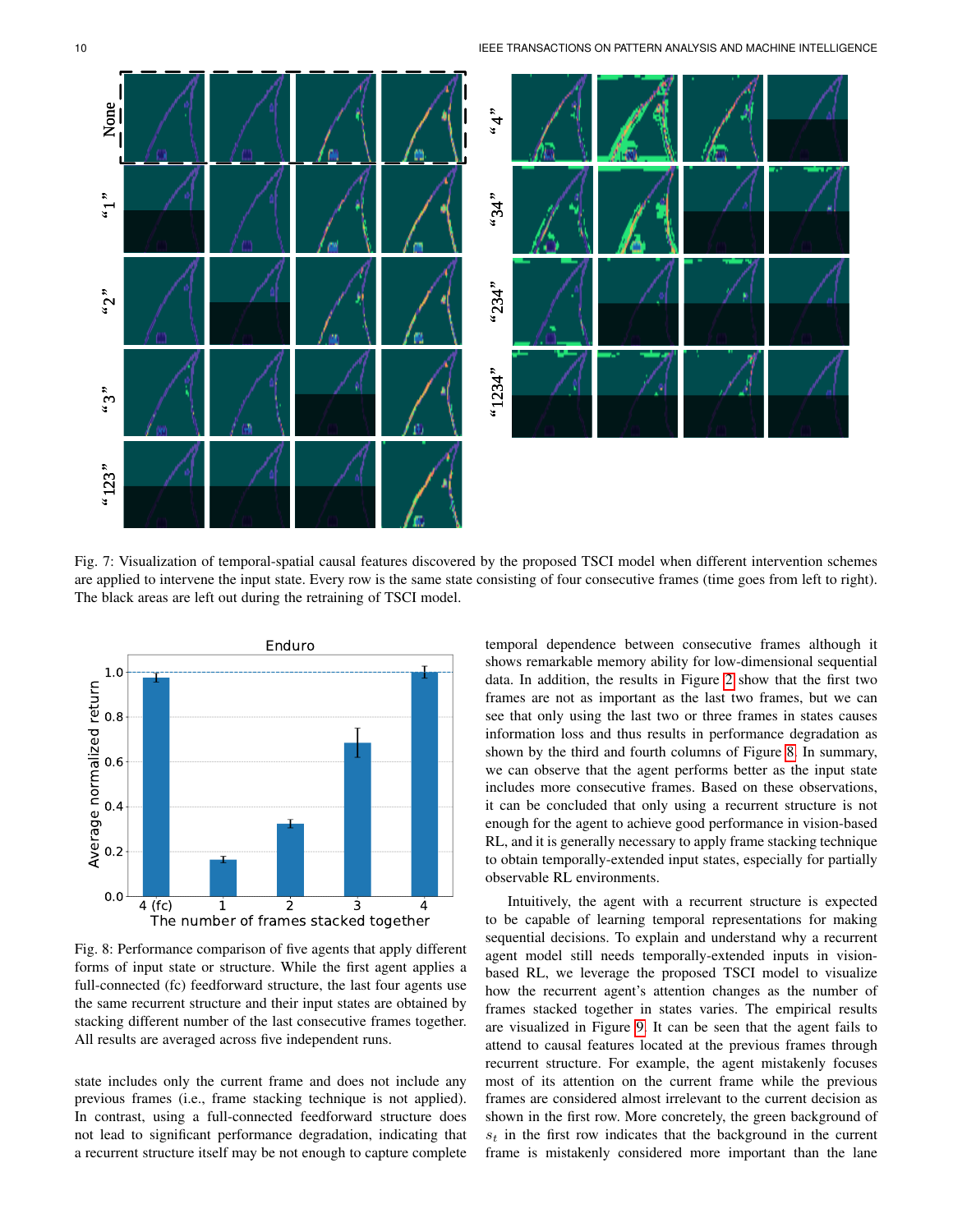<span id="page-10-0"></span>

Fig. 9: Comparison between the attentions of four recurrent agent models that apply frame stacking in different ways. Each row visualizes the attention of the agent whose input states  $s_k$  are obtained by stacking m consecutive frames " $o_{k-m+1} \cdots o_{k-1} o_k$ " together. Each red dashed rectangular represents the input state  $s_k$  at the k-th timestep. Here we consider the input states that only include the last four frames " $o_{t-3:t}$ ", and thus not all the last four input states " $s_{t-3:t}$ " are visualized due to the limitation of space.

lines in the previous frames, although the lane lines in the current frame are properly considered the most important. As a consequence, the agent cannot build completely the temporal dependence between consecutive frames that are input to the model at different timesteps. Additionally, we can observe that the temporal dependence between the frames that are stacked together in the same state is built successfully, as shown in the last three rows. Therefore, it is generally necessary for temporally-extended agent model to use temporally-extended inputs in vision-based RL from the perspective of temporal dependence.

In fact, recurrent structures have been shown to be effective in other fields like natural language processing (NLP). Why recurrent structures do not show the same effectiveness in vision-based RL may be attributed to the following reasons. First, there exists information loss in recurrent structures such as GRUs, and the decision of RL agent relies heavily on the temporal dependence between consecutive observations and thus is more sensitive to information loss than NLP, where there are usually only semantic and syntactic connections between different words. Second, the learning of low-dimensional latent vectors of images is generally coupled with the learning of credit assignment, but sparse task rewards do not provide enough signal for the agent to learn what to store in memory and RL agents require self-supervised auxiliary training to learn an abstract, compressed representation of each input frame [\[66\]](#page-12-47), [\[67\]](#page-13-0), [\[68\]](#page-13-1). More potential reasons and their verifications are important research directions for future work.

#### **6.3 More Downstream Interpretations for Deep RL**

In addition to the network structure discussed above, there are many other factors that also affect the behavior of RL agents. In this section, we further discuss the impact of different RL algorithms and environments on the causal features of visionbased RL agents. Such an analysis can provide explainable basis for the selection of models in different scenarios.

Case 1: RL algorithm. Here we compare the temporal-spatial causal features of two RL agents that are trained using PPO and Advantage Actor-Critic (A2C) algorithms respectively. The empirical results are provided and visualized in Figure [10.](#page-11-18) It can be seen that there is no remarkable difference between the temporal-spatial causal features discovered by using the proposed TSCI method, but the agent trained using PPO algorithm exhibits better performance than the agent using A2C algorithm in terms of feature saliency and completeness. This observation explains to some extent the reason why PPO generally performs better than A2C on most RL tasks.

Case 2: Environment. To evaluate the performance of our method on different environments, we perform comparative experiments on two similar tasks of two different environments, namely Enduro of Arcade Learning Environment and Lane-following of Duckietown [\[69\]](#page-13-2). While Arcade Learning Environment builds on top of the Atari 2600 emulator Stella, Duckietown is a self-driving car simulator that builds on top of ROS environment. As shown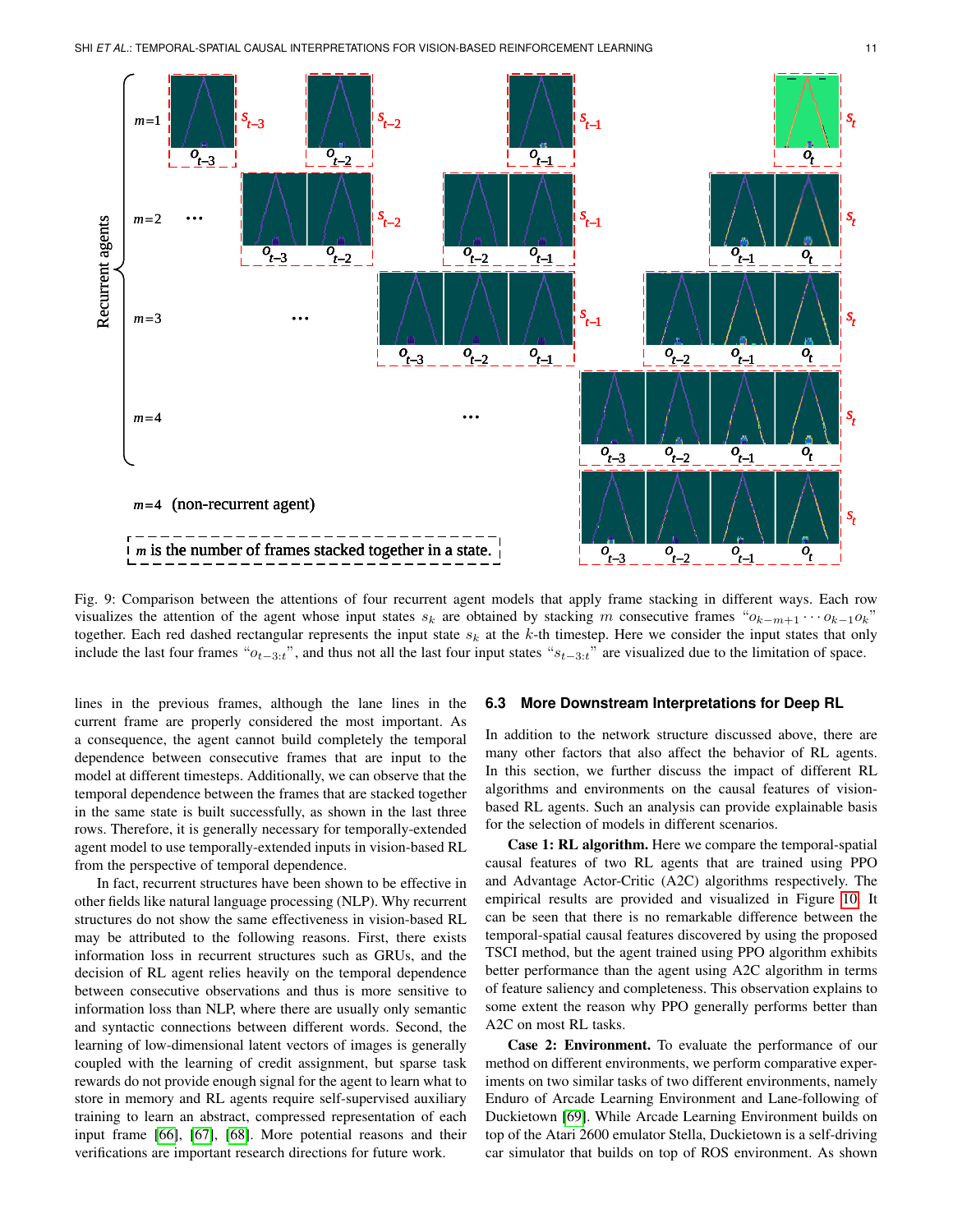<span id="page-11-18"></span>

Fig. 10: The temporal-spatial causal features of two RL agents that are trained using PPO and A2C respectively.

<span id="page-11-19"></span>

Fig. 11: The temporal-spatial causal features discovered by our method on Duckietown and Arcade Learning environments.

in Figure [11,](#page-11-19) our method is able to discover causal features on both Arcade Learning Environment and Duckietown, although they have slight differences in feature saliency.

## **7 CONCLUSION**

We presented a trainable temporal-spatial causal interpretation (TSCI) model for vision-based RL agents. TSCI model is based on the formulation of temporal causality between sequential observations and decisions. To identify temporal-spatial causal features, a separate causal discovery network is employed to learn the temporal causality, which emphasizes the explanation about the agent's long-term behavior rather than single action. This approach has several appealing advantages. First, it is compatible with most RL algorithms and applicable to recurrent agents. Second, we do not require adapting or retaining the agent model to be interpreted. Third, TSCI model can, once trained, be used to discover temporal-spatial causal features in little time. We showed experimentally that TSCI model can produce high-resolution and sharp attention masks to highlight task-relevant temporal-spatial information that constitutes most evidence about how vision-based RL agents make sequential decisions. We also demonstrated that our method is able to provide valuable causal interpretations about the agent's behavior from the temporal-spatial perspective. In summary, this work provides significant insights towards interpretable vision-based RL from a temporal-spatial causal perspective. A more extensive study will be carried out to reason about the temporal dependence between causal features of different observations, and explore how to devise better RL agent structures with strong temporal dependence.

#### **ACKNOWLEDGMENTS**

Wenjie Shi and Gao Huang contribute equally to this work. This work is supported in part by the National Science and Technology Major Project of the Ministry of Science and Technology of China under Grant 2018AAA0100701, the Major Research and Development Project of Guangdong Province under Grant 2020B1111500002, the National Natural Science Foundation of China under Grants 61906106 and 62022048. We would like to thank the reviewers for their valuable comments.

### **REFERENCES**

- <span id="page-11-0"></span>[1] V. Mnih, K. Kavukcuoglu, D. Silver, A. A. Rusu, J. Veness, M. G. Bellemare, A. Graves, M. Riedmiller, A. K. Fidjeland, G. Ostrovski *et al.*, "Human-level control through deep reinforcement learning," *Nature*, vol. 518, no. 7540, pp. 529–533, 2015.
- <span id="page-11-1"></span>[2] J. Zhang, "Designing optimal dynamic treatment regimes: A causal reinforcement learning approach," in *International Conference on Machine Learning*. PMLR, 2020, pp. 11 012–11 022.
- <span id="page-11-2"></span>[3] A. Raghu, M. Komorowski, L. A. Celi, P. Szolovits, and M. Ghassemi, "Continuous state-space models for optimal sepsis treatment: a deep reinforcement learning approach," in *Machine Learning for Healthcare Conference*. PMLR, 2017, pp. 147–163.
- <span id="page-11-3"></span>[4] H. Chia, "In machines we trust: Are robo-advisers more trustworthy than human financial advisers?" *Law, Tech. & Hum.*, vol. 1, p. 129, 2019.
- <span id="page-11-4"></span>[5] Q. Cao, X. Liang, B. Li, and L. Lin, "Interpretable visual question answering by reasoning on dependency trees," *IEEE Transactions on Pattern Analysis and Machine Intelligence*, 2019.
- <span id="page-11-5"></span>[6] M. Monfort, A. Andonian, B. Zhou, K. Ramakrishnan, S. A. Bargal, T. Yan, L. Brown, Q. Fan, D. Gutfreund, C. Vondrick *et al.*, "Moments in time dataset: one million videos for event understanding," *IEEE Transactions on Pattern Analysis and Machine Intelligence*, vol. 42, no. 2, pp. 502–508, 2019.
- <span id="page-11-6"></span>[7] H. Liu, R. Wang, S. Shan, and X. Chen, "What is tabby? interpretable model decisions by learning attribute-based classification criteria," *IEEE Transactions on Pattern Analysis and Machine Intelligence*, 2019.
- <span id="page-11-7"></span>[8] M. T. Ribeiro, S. Singh, and C. Guestrin, ""why should i trust you?" explaining the predictions of any classifier," in *Proceedings of the 22nd ACM SIGKDD International Conference on Knowledge Discovery and Data Mining*, 2016, pp. 1135–1144.
- <span id="page-11-8"></span>[9] A. Binder, G. Montavon, S. Lapuschkin, K.-R. Müller, and W. Samek, "Layer-wise relevance propagation for neural networks with local renormalization layers," in *International Conference on Artificial Neural Networks*. Springer, 2016, pp. 63–71.
- <span id="page-11-9"></span>[10] A. Shrikumar, P. Greenside, and A. Kundaje, "Learning important features through propagating activation differences," in *International Conference on Machine Learning*. PMLR, 2017, pp. 3145–3153.
- <span id="page-11-10"></span>[11] R. R. Selvaraju, M. Cogswell, A. Das, R. Vedantam, D. Parikh, and D. Batra, "Grad-cam: Visual explanations from deep networks via gradient-based localization," in *Proceedings of the IEEE International Conference on Computer Vision*, 2017, pp. 618–626.
- <span id="page-11-11"></span>[12] S. M. Lundberg and S.-I. Lee, "A unified approach to interpreting model predictions," in *Advances in Neural Information Processing Systems*, 2017, pp. 4765–4774.
- <span id="page-11-12"></span>[13] D. Bau, B. Zhou, A. Khosla, A. Oliva, and A. Torralba, "Network dissection: Quantifying interpretability of deep visual representations," in *Proceedings of the IEEE Conference on Computer Vision and Pattern Recognition*, 2017, pp. 6541–6549.
- <span id="page-11-13"></span>[14] B. Zhou, D. Bau, A. Oliva, and A. Torralba, "Interpreting deep visual representations via network dissection," *IEEE Transactions on Pattern Analysis and Machine Intelligence*, vol. 41, no. 9, pp. 2131–2145, 2018.
- <span id="page-11-14"></span>[15] T. Zahavy, N. Ben-Zrihem, and S. Mannor, "Graying the black box: Understanding dqns," in *International Conference on Machine Learning*, 2016, pp. 1899–1908.
- <span id="page-11-15"></span>[16] Z. Wang, T. Schaul, M. Hessel, H. Van Hasselt, M. Lanctot, and N. De Freitas, "Dueling network architectures for deep reinforcement learning," in *International Conference on Machine Learning*, vol. 48, 2016, pp. 1995–2003.
- <span id="page-11-16"></span>[17] S. Greydanus, A. Koul, J. Dodge, and A. Fern, "Visualizing and understanding atari agents," in *International Conference on Machine Learning*, 2018.
- <span id="page-11-17"></span>[18] N. Puri, S. Verma, P. Gupta, D. Kayastha, S. Deshmukh, B. Krishnamurthy, and S. Singh, "Explain your move: Understanding agent actions using specific and relevant feature attribution," in *International Conference on Learning Representations*, 2020.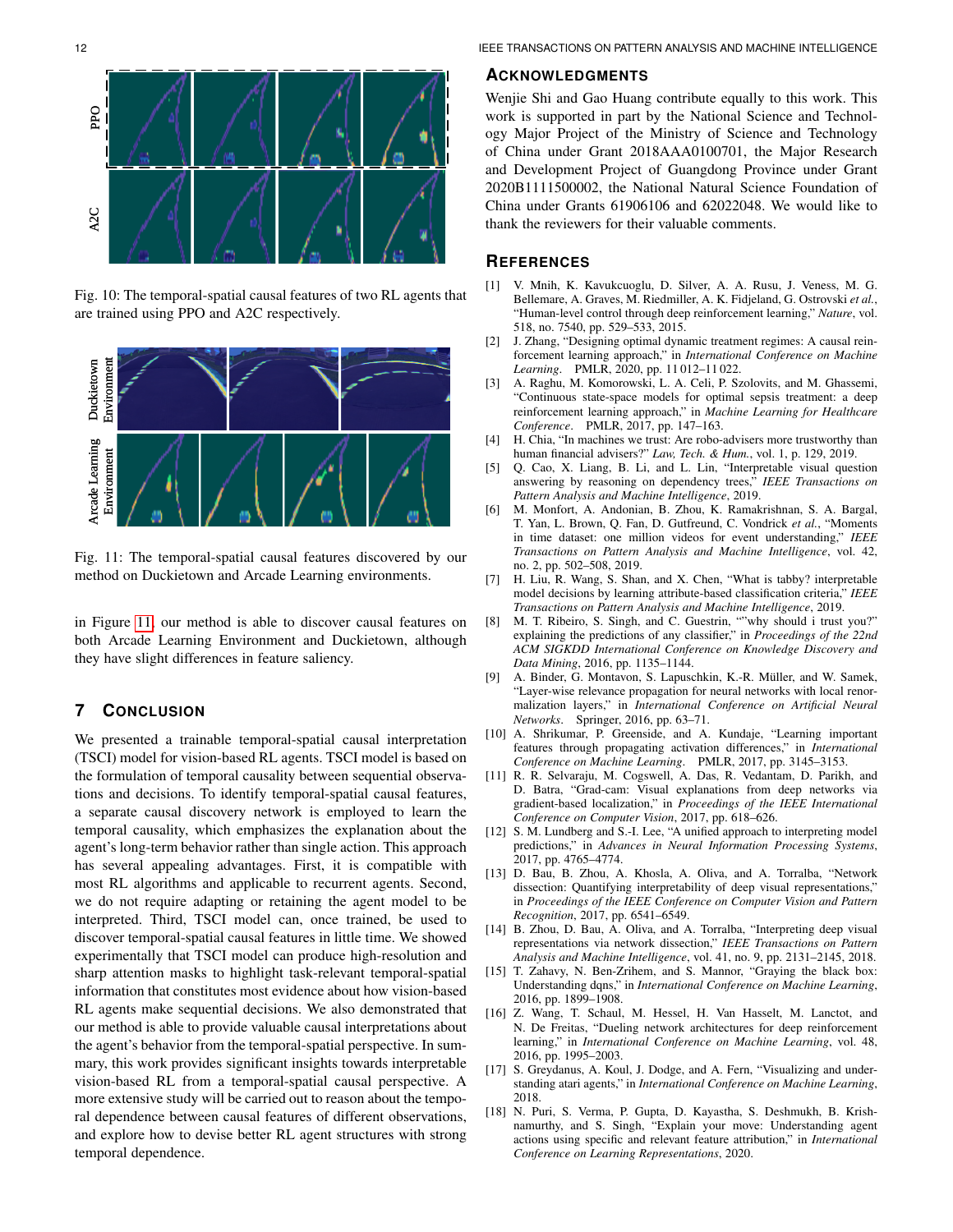- <span id="page-12-0"></span>[19] A. Mott, D. Zoran, M. Chrzanowski, D. Wierstra, and D. Jimenez Rezende, "Towards interpretable reinforcement learning using attention augmented agents," in *Advances in Neural Information Processing Systems*, 2019, pp. 12 350–12 359.
- <span id="page-12-1"></span>[20] A. Karpathy, J. Johnson, and L. Feifei, "Visualizing and understanding recurrent networks," *arXiv preprint arXiv:1506.02078*, 2015.
- <span id="page-12-2"></span>[21] S. A. Bargal, A. Zunino, D. Kim, J. Zhang, V. Murino, and S. Sclaroff, "Excitation backprop for rnns," in *Proceedings of the IEEE Conference on Computer Vision and Pattern Recognition*, 2018, pp. 1440–1449.
- <span id="page-12-3"></span>[22] C. W. Granger, "Investigating causal relations by econometric models and cross-spectral methods," *Econometrica: journal of the Econometric Society*, pp. 424–438, 1969.
- <span id="page-12-4"></span>[23] A. Arnold, Y. Liu, and N. Abe, "Temporal causal modeling with graphical granger methods," in *Advances in Knowledge Discovery and Data Mining*, 2007, pp. 66–75.
- <span id="page-12-5"></span>[24] M. Gong, K. Zhang, B. Schoelkopf, D. Tao, and P. Geiger, "Discovering temporal causal relations from subsampled data," in *International Conference on Machine Learning*, 2015, pp. 1898–1906.
- <span id="page-12-6"></span>[25] P. Schwab, D. Miladinovic, and W. Karlen, "Granger-causal attentive mixtures of experts: Learning important features with neural networks," in *Proceedings of the AAAI Conference on Artificial Intelligence*, vol. 33, 2019, pp. 4846–4853.
- <span id="page-12-7"></span>[26] P. Schwab and W. Karlen, "Cxplain: Causal explanations for model interpretation under uncertainty," in *Advances in Neural Information Processing Systems*, 2019, pp. 10 220–10 230.
- <span id="page-12-8"></span>[27] M. G. Bellemare, Y. Naddaf, J. Veness, and M. Bowling, "The arcade learning environment: An evaluation platform for general agents," *Journal of Artificial Intelligence Research*, vol. 47, pp. 253–279, 2013.
- <span id="page-12-9"></span>[28] A. Alharin, T.-N. Doan, and M. Sartipi, "Reinforcement learning interpretation methods: A survey," *IEEE Access*, vol. 8, pp. 171 058–171 077, 2020.
- <span id="page-12-10"></span>[29] K. Simonyan, A. Vedaldi, and A. Zisserman, "Deep inside convolutional networks: Visualising image classification models and saliency maps," in *Workshop Proceedings of the International Conference on Learning Representations*, 2014.
- <span id="page-12-11"></span>[30] M. Sundararajan, A. Taly, and Q. Yan, "Axiomatic attribution for deep networks," in *International Conference on Machine Learning*, 2017, pp. 3319–3328.
- <span id="page-12-12"></span>[31] J. Zhang, S. A. Bargal, Z. Lin, J. Brandt, X. Shen, and S. Sclaroff, "Topdown neural attention by excitation backprop," *International Journal of Computer Vision*, vol. 126, no. 10, pp. 1084–1102, 2018.
- <span id="page-12-13"></span>A. Ghorbani, A. Abid, and J. Zou, "Interpretation of neural networks is fragile," in *Proceedings of the AAAI Conference on Artificial Intelligence*, vol. 33, no. 01, 2019, pp. 3681–3688.
- <span id="page-12-14"></span>[33] A. Stergiou, G. Kapidis, G. Kalliatakis, C. Chrysoulas, R. C. Veltkamp, and R. Poppe, "Saliency tubes: Visual explanations for spatio-temporal convolutions," in *Proceedings of the IEEE International Conference on Image Processing*, 2019, pp. 1830–1834.
- <span id="page-12-15"></span>[34] R. C. Fong and A. Vedaldi, "Interpretable explanations of black boxes by meaningful perturbation," in *Proceedings of the IEEE International Conference on Computer Vision*, 2017, pp. 3429–3437.
- <span id="page-12-16"></span>[35] P. Dabkowski and Y. Gal, "Real time image saliency for black box classifiers," in *Advances in Neural Information Processing Systems*, 2017, pp. 6967–6976.
- <span id="page-12-17"></span>[36] M. D. Zeiler and R. Fergus, "Visualizing and understanding convolutional networks," in *Proceedings of the European Conference on Computer Vision*. Springer, 2014, pp. 818–833.
- <span id="page-12-18"></span>[37] L. S. Shapley, "A value for n-person games," *Contributions to the Theory of Games*, vol. 2, no. 28, pp. 307–317, 1953.
- <span id="page-12-19"></span>[38] M. Ancona, C. Öztireli, and M. Gross, "Explaining deep neural networks with a polynomial time algorithm for shapley values approximation," in *International Conference on Machine Learning*, 2019.
- <span id="page-12-20"></span>[39] R. R. Iyer, Y. Li, H. Li, M. Lewis, R. Sundar, and K. Sycara, "Transparency and explanation in deep reinforcement learning neural networks," in *Proceedings of the 2018 AAAI/ACM Conference on AI, Ethics, and Society*, 2018, pp. 144–150.
- <span id="page-12-21"></span>[40] A. Atrey, K. Clary, and D. Jensen, "Exploratory not explanatory: Counterfactual analysis of saliency maps for deep reinforcement learning," in *International Conference on Learning Representations*, 2020.
- <span id="page-12-22"></span>[41] W. Wang, J. Shen, X. Lu, S. C. Hoi, and H. Ling, "Paying attention to video object pattern understanding," *IEEE Transactions on Pattern Analysis and Machine Intelligence*, 2020.
- <span id="page-12-23"></span>[42] A. Manchin, E. Abbasnejad, and A. van den Hengel, "Reinforcement learning with attention that works: A self-supervised approach," in *International Conference on Neural Information Processing*. Springer, 2019, pp. 223–230.
- <span id="page-12-24"></span>[43] D. Nikulin, A. Ianina, V. Aliev, and S. Nikolenko, "Free-lunch saliency via attention in atari agents," in *2019 IEEE/CVF International Conference on Computer Vision Workshop*. IEEE, 2019, pp. 4240–4249.
- <span id="page-12-25"></span>[44] I. Sorokin, A. Seleznev, M. Pavlov, A. Fedorov, and A. Ignateva, "Deep attention recurrent q-network," *arXiv preprint arXiv:1512.01693*, 2015.
- <span id="page-12-26"></span>[45] R. M. Annasamy and K. Sycara, "Towards better interpretability in deep q-networks," in *Proceedings of the AAAI Conference on Artificial Intelligence*, vol. 33, 2019, pp. 4561–4569.
- <span id="page-12-27"></span>[46] J. Choi, B.-J. Lee, and B.-T. Zhang, "Multi-focus attention network for efficient deep reinforcement learning," in *Workshops at the Thirty-First AAAI Conference on Artificial Intelligence*, 2017.
- <span id="page-12-28"></span>[47] P. Madumal, T. Miller, L. Sonenberg, and F. Vetere, "Explainable reinforcement learning through a causal lens," in *Proceedings of the AAAI Conference on Artificial Intelligence*, 2020.
- <span id="page-12-29"></span>[48] O. Bastani, Y. Pu, and A. Solar-Lezama, "Verifiable reinforcement learning via policy extraction," in *Advances in Neural Information Processing Systems*, 2018, pp. 2494–2504.
- <span id="page-12-30"></span>[49] R. Zhang, Z. Liu, L. Guan, L. Zhang, M. M. Hayhoe, and D. H. Ballard, "Atari-head: Atari human eye-tracking and demonstration dataset," in *Proceedings of the AAAI Conference on Artificial Intelligence*, 2020.
- <span id="page-12-31"></span>[50] W. Shi, G. Huang, S. Song, Z. Wang, T. Lin, and C. Wu, "Self-supervised discovering of interpretable features for reinforcement learning," *IEEE Transactions on Pattern Analysis and Machine Intelligence*, 2020.
- <span id="page-12-32"></span>[51] M. Eichler, "Graphical modelling of multivariate time series with latent variables," *Preprint, Universiteit Maastricht*, 2006.
- <span id="page-12-33"></span>[52] M. Drton and M. D. Perlman, "A sinful approach to gaussian graphical model selection," *Journal of Statistical Planning and Inference*, vol. 138, no. 4, pp. 1179–1200, 2008.
- <span id="page-12-34"></span>[53] P. A. Valdés-Sosa, J. M. Sánchez-Bornot, A. Lage-Castellanos, M. Vega-Hernández, J. Bosch-Bayard, L. Melie-García, and E. Canales-Rodríguez, "Estimating brain functional connectivity with sparse multivariate autoregression," *Philosophical Transactions of the Royal Society B: Biological Sciences*, vol. 360, no. 1457, pp. 969–981, 2005.
- <span id="page-12-35"></span>[54] R. Opgen-Rhein and K. Strimmer, "Learning causal networks from systems biology time course data: an effective model selection procedure for the vector autoregressive process," *BMC bioinformatics*, vol. 8, no. 2, pp. 1–8, 2007.
- <span id="page-12-36"></span>[55] M. Wiering and M. Van Otterlo, "Reinforcement learning," *Adaptation, Learning, and Optimization*, vol. 12, p. 3, 2012.
- <span id="page-12-37"></span>[56] J. Schulman, F. Wolski, P. Dhariwal, A. Radford, and O. Klimov, "Proximal policy optimization algorithms," *arXiv preprint arXiv:1707.06347*, 2017.
- <span id="page-12-38"></span>[57] M. Arjovsky, S. Chintala, and L. Bottou, "Wasserstein generative adversarial networks," in *International Conference on Machine Learning*. PMLR, 2017, pp. 214–223.
- <span id="page-12-39"></span>[58] E. Todorov, T. Erez, and Y. Tassa, "Mujoco: A physics engine for modelbased control," in *2012 IEEE/RSJ International Conference on Intelligent Robots and Systems*, 2012, pp. 5026–5033.
- <span id="page-12-40"></span>[59] Y. LeCun, Y. Bengio, and G. Hinton, "Deep learning," *Nature*, vol. 521, no. 7553, pp. 436–444, 2015.
- <span id="page-12-41"></span>[60] K. Cho, B. Van Merriënboer, D. Bahdanau, and Y. Bengio, "On the properties of neural machine translation: Encoder-decoder approaches," in *Proceedings of SSST@EMNLP 2014, Eighth Workshop on Syntax, Semantics and Structure in Statistical Translation*, 2014.
- <span id="page-12-42"></span>[61] O. Ronneberger, P. Fischer, and T. Brox, "U-net: Convolutional networks for biomedical image segmentation," in *International Conference on Medical Image Computing and Computer-Assisted Intervention*. Springer, 2015, pp. 234–241.
- <span id="page-12-43"></span>[62] G. Lin, A. Milan, C. Shen, and I. Reid, "Refinenet: Multi-path refinement networks for high-resolution semantic segmentation," in *Proceedings of the IEEE Conference on Computer Vision and Pattern Recognition*, 2017, pp. 1925–1934.
- <span id="page-12-44"></span>[63] N. Mayer, E. Ilg, P. Hausser, P. Fischer, D. Cremers, A. Dosovitskiy, and T. Brox, "A large dataset to train convolutional networks for disparity, optical flow, and scene flow estimation," in *Proceedings of the IEEE Conference on Computer Vision and Pattern Recognition*, 2016, pp. 4040–4048.
- <span id="page-12-45"></span>[64] D. A. Pomerleau, "Efficient training of artificial neural networks for autonomous navigation," *Neural Computation*, vol. 3, no. 1, pp. 88–97, 1991.
- <span id="page-12-46"></span>[65] C. Szegedy, W. Zaremba, I. Sutskever, J. Bruna, D. Erhan, I. Goodfellow, and R. Fergus, "Intriguing properties of neural networks," in *International Conference on Learning Representations*, 2014.
- <span id="page-12-47"></span>[66] M. Fortunato, M. Tan, R. Faulkner, S. Hansen, A. Puigdomènech Badia, G. Buttimore, C. Deck, J. Z. Leibo, and C. Blundell, "Generalization of reinforcement learners with working and episodic memory," in *Advances*